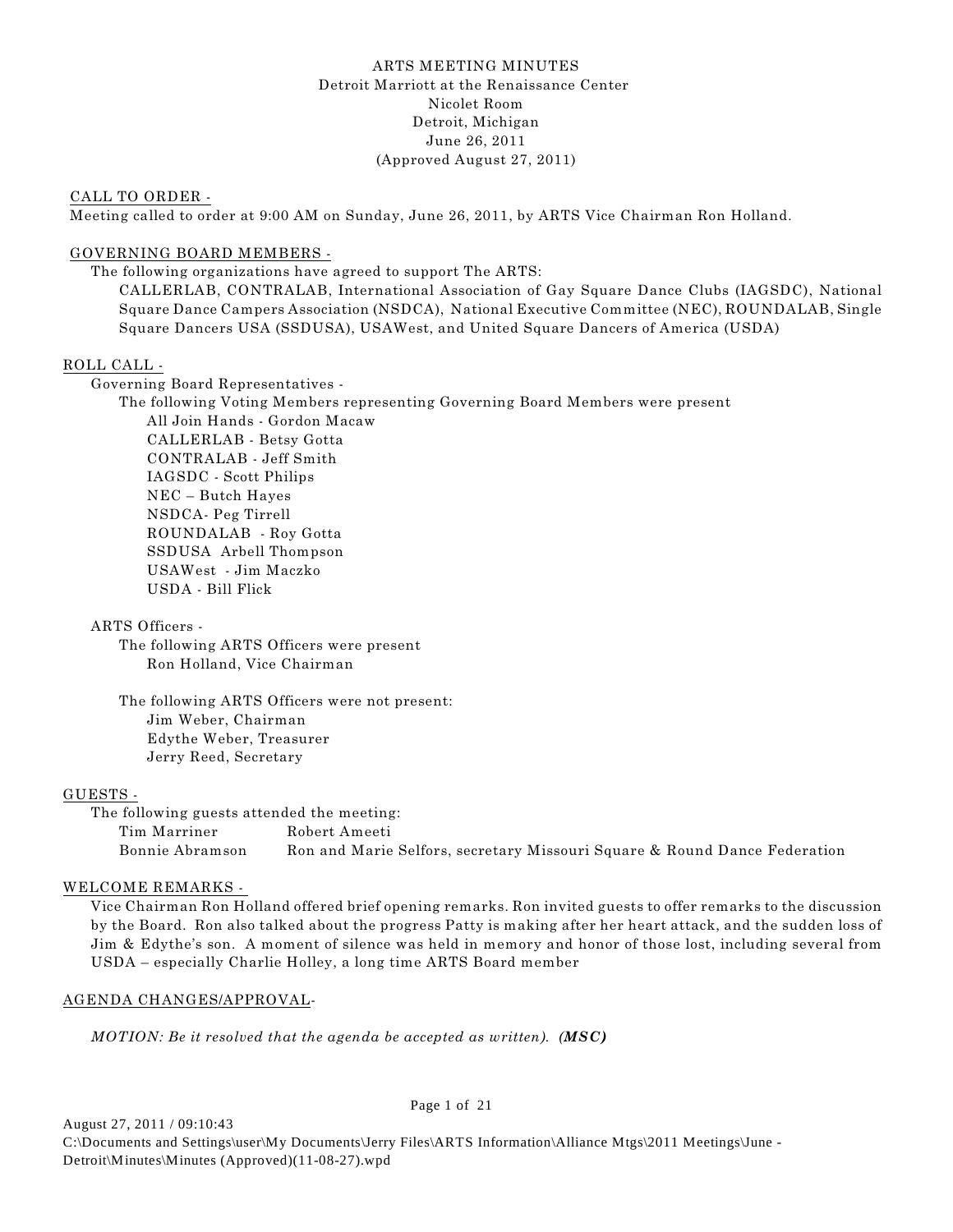## MISCELLANEOUS REPORTS -

#### Donations -

**Need information from Edythe for any donations which have been received since the June 2011 2010 ARTS meeting**

Treasurer Reports – (Attachment 1)

Need information from Edythe

Finance Report -

The Balance on hand in the checking account as of June 30, 2011 was \$25,136.60. This is a net decrease of \$4,553.82 since June 2010..

Certificates of Deposit (CD)

The Balance above includes the following CD's:

1) CD due August 2011 \$2,913.97 2) CD due October 2011 \$5,329.06 3) CD due November 2011 \$5,229.28 4) CD due December 2011 \$5,143.85 4) CD due September 2011 \$5,195.99

TOTAL Invested in CDs = \$25,136.60 (Total June 2011 \$23,573.62 - +\$1,562.98)

The followig MOTION was submitted to the Board:

*MOTION: Be it resolved that the Finance Report be accepted for filing.* 

(NOTE - This MOTION was not acted on because the Financial Report was not available at the meeting. This issue has been submitted to the Board via ARTS LOG 11-0721-001)

#### ARTS Budget

This item was tabled during the July 2007 meeting and remains on the table

#### Reports from past meetings -

Copies of the minutes of the past meetings are available on the ARTS web site:

October 2002 (Cocoa Beach, FL); January 2003 (Washington, D.C.); Summer (June) 2003 ARTS Alliance Meeting (Oklahoma City, OK); Fall (October)2003 ARTS Planning Meeting (Orlando, FL); Spring (March) 2004 ARTS Meeting (Portland, OR); Summer (June) 2004 ARTS Meeting (Denver, CO); Fall (October)2004 ARTS Meeting (Orlando, FL); Spring (February) 2005 ARTS Meeting (San Antonio, TX); Summer (June) 2005 ARTS Meeting (Portland, OR); Fall (October) 2005 ARTS Meeting (Orlando, FL); April 2006 (Charlotte, NC); June 2006 (San Antonio, TX), October 2006 (Orlando, FL); March 2007 (Alexandria, VA); July 2007 (Charlotte, NC), October 2007 (Orlando, FL), February 2008, Long Beach, CA; June 2008 (Wichita, KS); October 2008, (Orlando, FL); February 2009, (Louisville, KY); June 2009 (Long Beach, CA); October 2009 (Newark, NJ); March 2010 (Detroit, MI); June 2010 (Louisville, KY)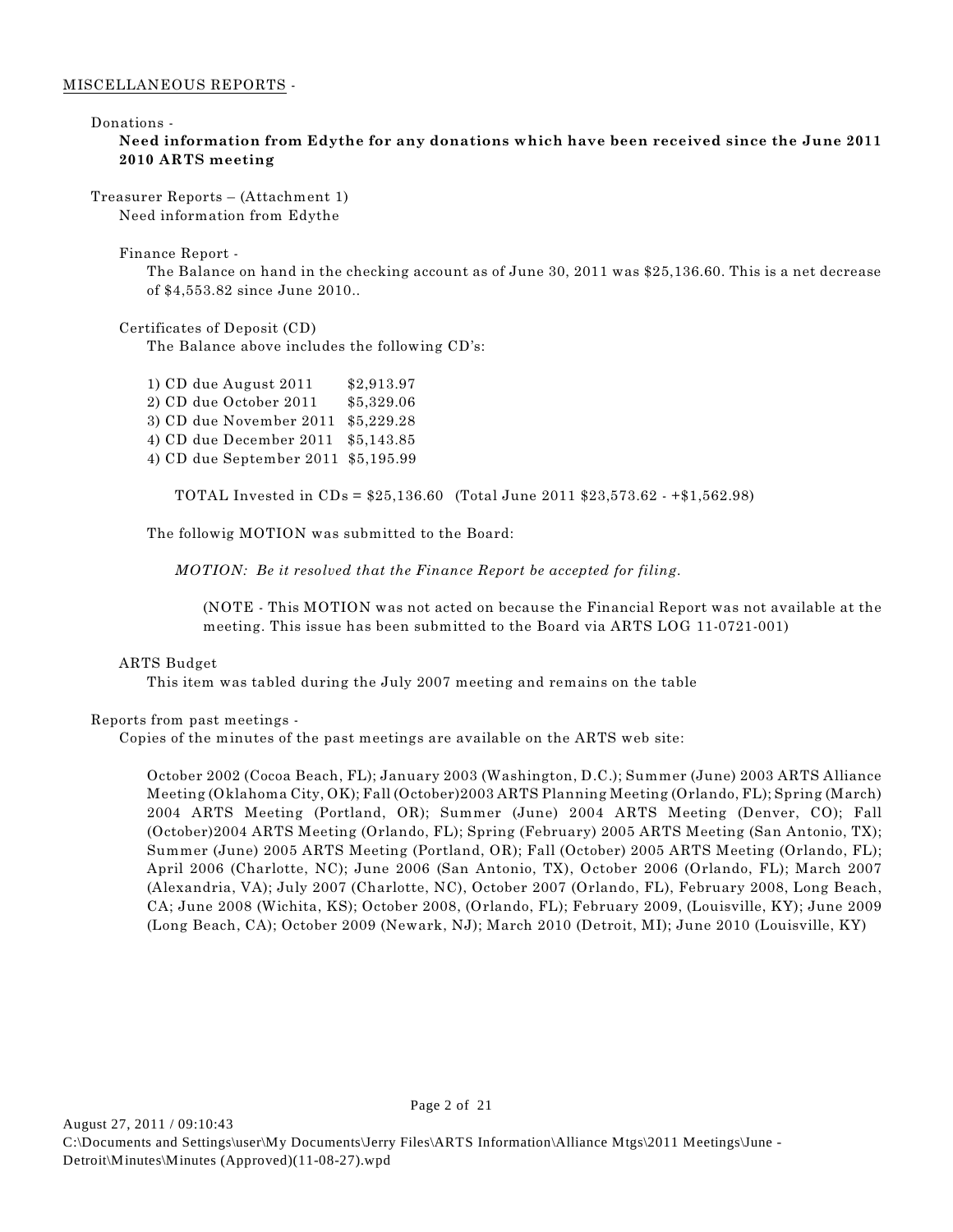## Confirm Email Actions - (Attachment 2)

 It is policy for the Board to confirm the actions by the ARTS Board & Officers since the last meeting. This item concerns a discussion and vote to confirm the actions taken by the ARTS Governing Board and the ARTS Officers since the March 2010 ARTS Meeting. It is policy that at each Board meeting the Board will review and vote on the actions taken by Email by the Board and the Officers since the last meeting. Discussion of this item resulted in the following MOTION:

*MOTION: Be it resolved that the actions taken by the ARTS Governing Board and Officers since the June 2010 ARTS meeting be confirmed. (MSC)*

#### NSDC INFORMATION -

Trail In Dances -

This item concerns a discussion of how we can promote and publicize the ARTS at the National Square Dance Conventions (NSDC). One suggestion was that The ARTS sponsor a Trail In dance at the NSDC. Discussion of this item resulted in the following MOTION:

*MOTION: Be It Resolved That: The ARTS contact future National Square Dance Convention (NSDC) to offer to sponsor a Trail In (Trail End) dance prior to the NSDC and to ask assistance from the NSDC to provide a dance hall and promotion. This dance will include squares, rounds, and contra. (MSC)*

(NOTE - Jerry was tasked to contact future NSDC to offer a Trail In dance. Requests have been submitted to both the  $61<sup>st</sup> NSDC$  and the  $62<sup>nd</sup> NSDC$ ))

## $60<sup>th</sup> NSDC (2011) - Detroit, MI - (FYI)$

The ARTS provided education seminars as we have in the past. Jim Maczko and Butch Hayes had very positive comments about the Organizational Roundtable meeting. Butch Hayes talked about the fact that the NEC is doing a survey on what people want/expect of the NSDC. Items being discussed includes the dress code among a wide variety of items of interest to the dancers. ("NEC only guides, not dictates".) The survey will go out electronically to the lists from past NSDCs.

## $61<sup>st</sup> NSDC (2012)$  - Spokane, WA  $\cdot$  (FYI)

We have had no contact with the  $61^{st}$  NSDC staff. Harry Nelson identified the Education Chairman as Ron & Pat Hoot (address, phone and email available from the Spokane NSDC website) so that the ARTS Executive Director can establish contact the  $61<sup>st</sup> NSDC$ . We plan to present information/discussion seminars. We also plan to have a display in the Showcase Of Ideas. There was agreement that Jerry Reed will contact the 61<sup>st</sup> NSDC Education Committee to offer two education seminars, as we have in the past. There was discussion that after the  $61<sup>st</sup>$  NSDC may be the time reduce the number of ARTS seminars to one at each NSDC. Discussion of this item also resulted in the following MOTION:

*MOTION: Be It Resolved That: Jim Maczko be authorized to contact the 61<sup>st</sup> NSDC and arrange for ads in each of the daily program schedules. (MSC)*

#### $62<sup>nd</sup> NSDC (2013) - Oklahoma City, OK - (FYI)$

We have had no contact with the  $62<sup>nd</sup>$  NSDC staff. Jim and Julia Reese were identified as the Education Chairman with whom the ARTS Executive Director can establish contact. Contact them through the Oklahoma NSDC website which has an email address. It is early to have any contact from this NSDC. We plan to present information/discussion seminars. We also plan to have a display in the Showcase Of Ideas.

63ed NSDC (2014) Little Rock, Arkansas - (FYI)

We have had no contact with the  $63<sup>rd</sup>$  NSDC staff.

 $64<sup>th</sup> NSDC 2015$  (Springfield, Massachusetts) (FYI)

The NEC has selected Springfield, MA as the site for the 64<sup>th</sup> NSDC - Jun 24-27, 2015. We have had no contact with the  $64^{\text{th}}$  NSDC staff.

August 27, 2011 / 09:10:43

Page 3 of 21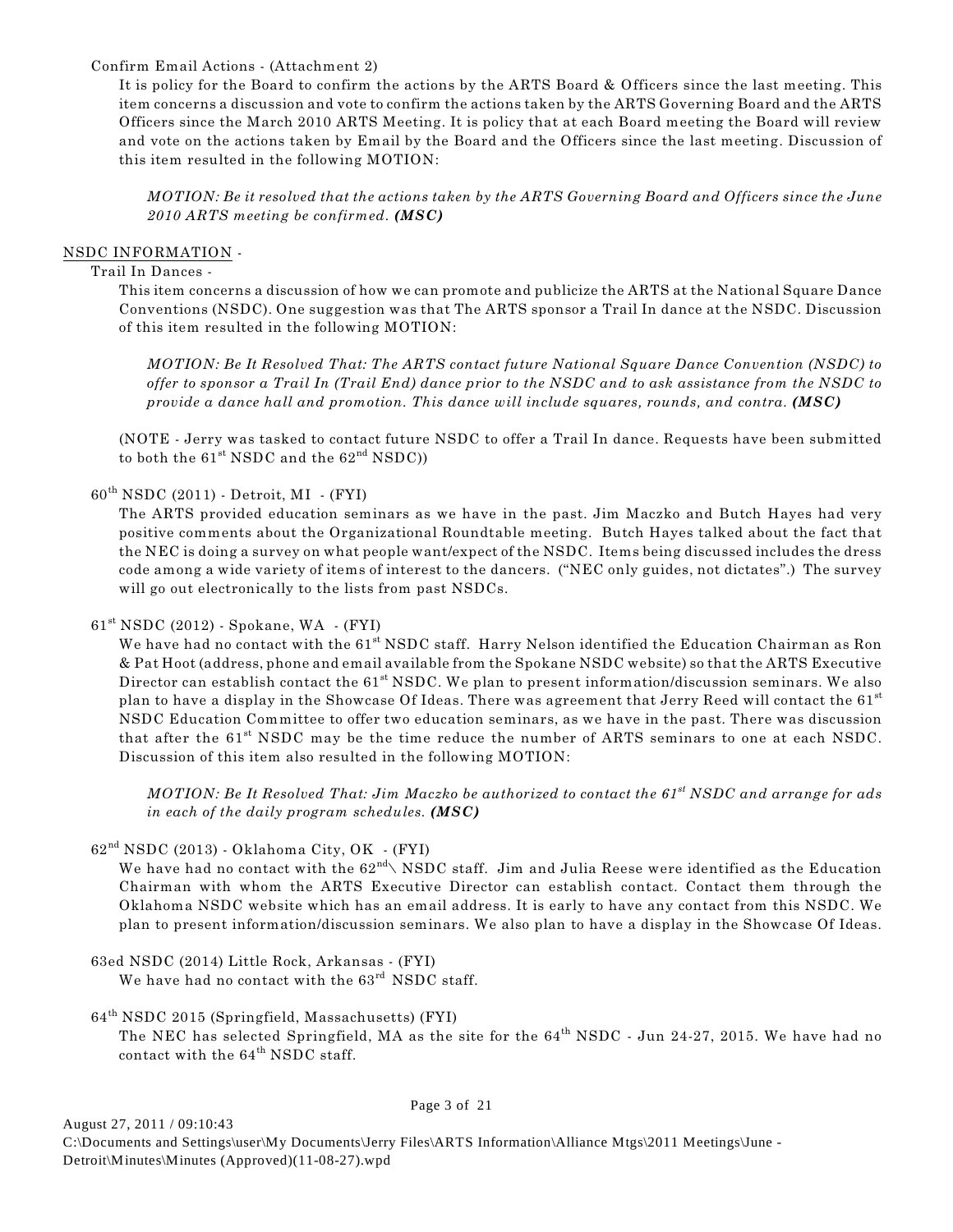### OLD BUSINESS -

### Web Site & Video Project - (you2candance)

## Status Report -

Roy Gotta reported that the Square Dancing in the Gay Community page is nearing completion. Handicapable and Youth/Teen pages under consideration. Donated money is starting to come in for these pages. Discussion of this item resulted in agreement that the most difficult problem is getting clubs to respond so the listing of clubs is complete and accurate. People can obtain copies of the 'you2candance' videos by contacting Roy Gotta. They can be downloaded for free, or pay a fee for a DVD.

## Marketing –

Roy Gotta report that a way to help publicize the you2candance project is to coordinate you2candance with other dance oriented web sites. Roy is working on this with other web site people. Robert Ameeti spoke of a web site he has: www.wheresthedance.com This was originally based in Southern California, but now has listing throughout the country. It lists dances for square, round, contra, English, and others. Robert and Roy will confer on this issue.

### Videos –

During the 2010 June ARTS meeting there was discussion of the possibility for offering the videos for sale. There was no decision at that time. There was limited discussion of this item, however, no decision was made. There was agreement that we need to determine several issues: 1) How we want to utilize the videos, 2) How best to reproduce them, and 3) How to distribute them. Roy provided his opinion that the videos should be provided at no cost.

## Discussion of this item resulted in the following MOTION:

*MOTION: Be It Resolved That: The videos on the you2candance web site will be available to anyone and that Roy Gotta investigate making the videos downloadable. (MSC)*

## Newsletter - (FYI)

This item concerns the ARTS Newsletter which is to be published following each ARTS meeting. The Winter 2010 Newsletter was published, distributed, and posted on the ARTS web site. The Executive Director will write future newsletters.

## Publications - (FYI)

Jim Weber, ARTS webmaster, has asked each organization to check the links for the publications to ensure accuracy. He has also asked the reps to review the list of publications to verify the validity of the information and send any changes to Jim Weber.

## ARTS-Dancetravel.com – (FYI)

The ARTS Travel web site has been paid until 2018. Discussion of this item continues to center around doing a better job of publicizing the service and encouraging people to use the site. The Executive Director will continue to publicize through the ARTS Email Tree, the newsletter and the website. Jim Weber was not available to provide additional information.

## ARTS Grant Program -

This item concerns the ARTS Grant Program which provides financial assistance to clubs, associations, or other groups which host meetings to bring dancers, callers, cuers, and others together to discuss various aspects and concerns facing the dance activity. The guidelines for the Grant program have been approved, published, distributed, and is posted on the ARTS web site. There are no pending grant applications.

Jim Weber has reported he created a PowerPoint presentation which is available to any organization which would like to use it for an ARTS information presentation. He can put it on a disk and mail it via regular postal mail or send it to via email.

Page 4 of 21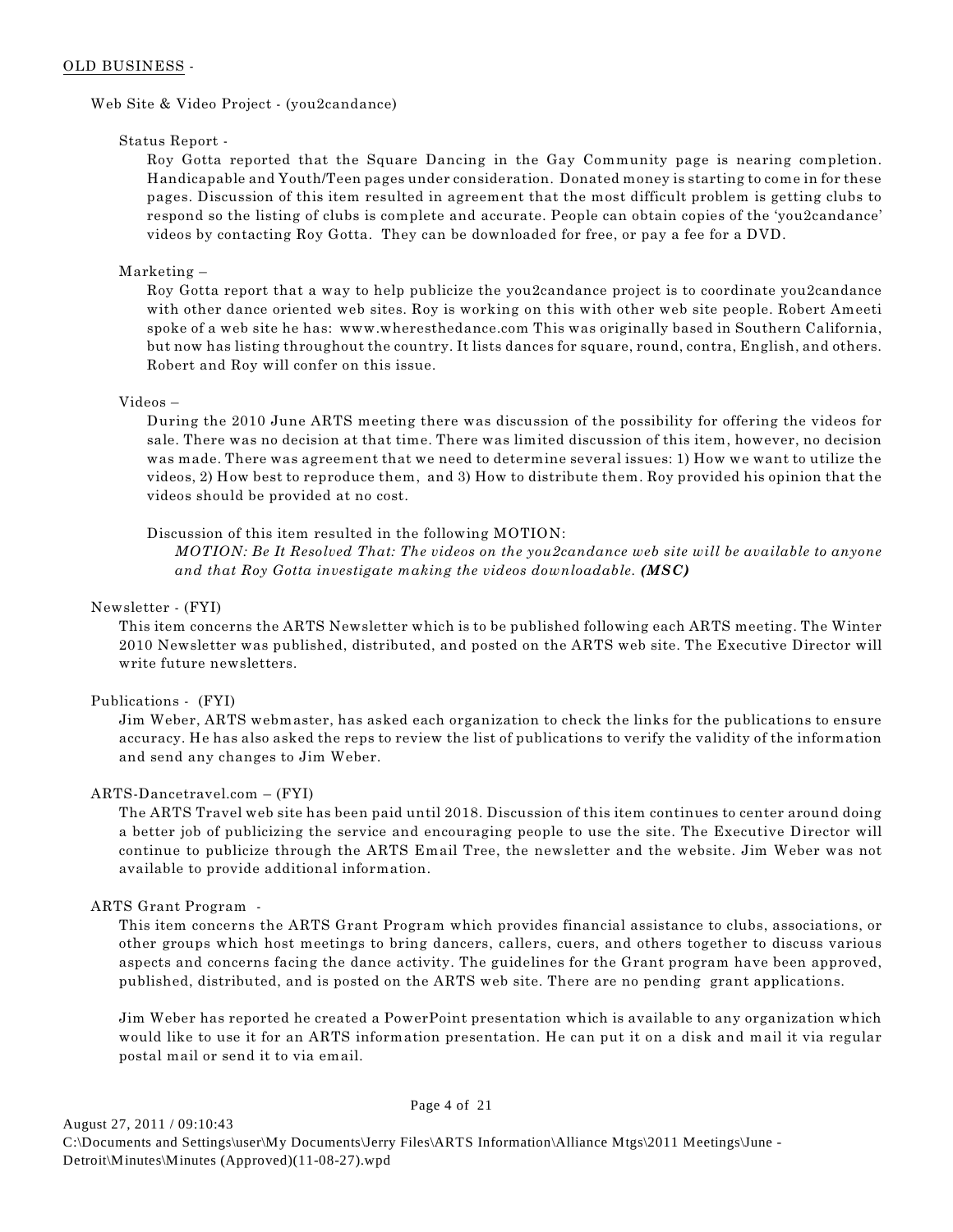Bonnie Abramson commented on the PowerPoint presentation. The grant application states that the user must retell the history and progress of ARTS, and the PowerPoint includes all this. Her problem with this is that these introductory remarks seem to be quite long, and by the time it got to the "you2candance" section everyone was bored and not listening any more and/or she had run out the allotted time for her session. She strongly recommended that presenters be able to break the PowerPoint down to the specific issue being stressed at an individual meeting. Bonnie believes this would make it more useful to both the presenter and the attendees.

Discussion of this item resulted in the following MOTION:

*MOTION: Be It Resolved That: The ARTS Grant application be changed to include the following statement: "Give out the Backgrounder and be able to use just that portion of the PowerPoint that is useful to your situation." (MSC)*

NOTE - At this point in the meeting Vice Chairman Ron Holland had to return to the convention center to supervise the taking down of his flooring. Gordon Macaw became the Acting Chairman to conduct the remainder of the meeting"

## Dancing Backgrounder – (FYI)

The Square Dancing Backgrounder, completed three years ago, is available for printing from the ARTS website. This is a good media piece for anyone to use to provide background on the history of dance. The web version has a "fill in" box to personalize with an association's local information. The Executive Director recommends the Backgrounder be distributed at all future NSDC and USAWest conventions and that we publicize to other organizations to help publicize The ARTS. Discussion of this item resulted in agreement that Jim Maczko will work on updating the information on the Backgrounder. He will determine if we own the rights to the Backgrounder and can update the document on our own.

## Executive Director –

This item concerns the ARTS Executive Director. The Board approved a salary of \$100.00 per month on a continuing basis beginning June 2009. Jerry received the approved salary from June 2009 thru December 2009. Jerry may ask for reimbursement of some additional office expenses. Work on guidelines and job description for this position will be done.

The Board has approved the separation of the positions of ARTS Secretary (an elected position) and the Executive Director (who serves at the pleasure of the Board) positions. There is a separate item with additional discussion of this issue.

## Ask ARTS - (FYI)

We have published eleven Ask ARTS articles. The Board has been asked to send ideas for future articles to Del Reed. It was recommended that Del possibly consider redoing some of the earlier Ask ARTS articles, as sometimes repetition is the best way to get the message out. During the June 2010 ARTS meeting Roy and Betsy Gotta said they had several ideas for articles. Del has not received any of the ideas.

## ARTS Tri-Fold Information Brochures –

This item concerns the ARTS information Tri-Fold. The ARTS Tri-Fold was revised and approved in June 2011. Bonnie Abramson, Jim Maczko and Patty Wilcox worked very hard to complete the revision and the Board approved the revised document in ARTS LOG 11-0515-001 ARTS Tri-Fold). Jim & Edythe Weber arranged to have 2,000 copies of the revised ARTS Tri-Fold printed and taken to Detroit for distribution. Any copies left over will be available at this meeting.

During the meeting comments on the revised brochure were mostly very positive. One exception was concern that all the pictures are of square dancers. Discussion of this item resulted in agreement to change two of the three pictures. One replacement photo will show round dancers and the other replacement will show contra dancers. This would better represent ARTS. Bonnie indicated this would be very easy to do, once the pictures are provided to her. Roy Gotta will send Bonnie pictures from the you2candance videos.

Page 5 of 21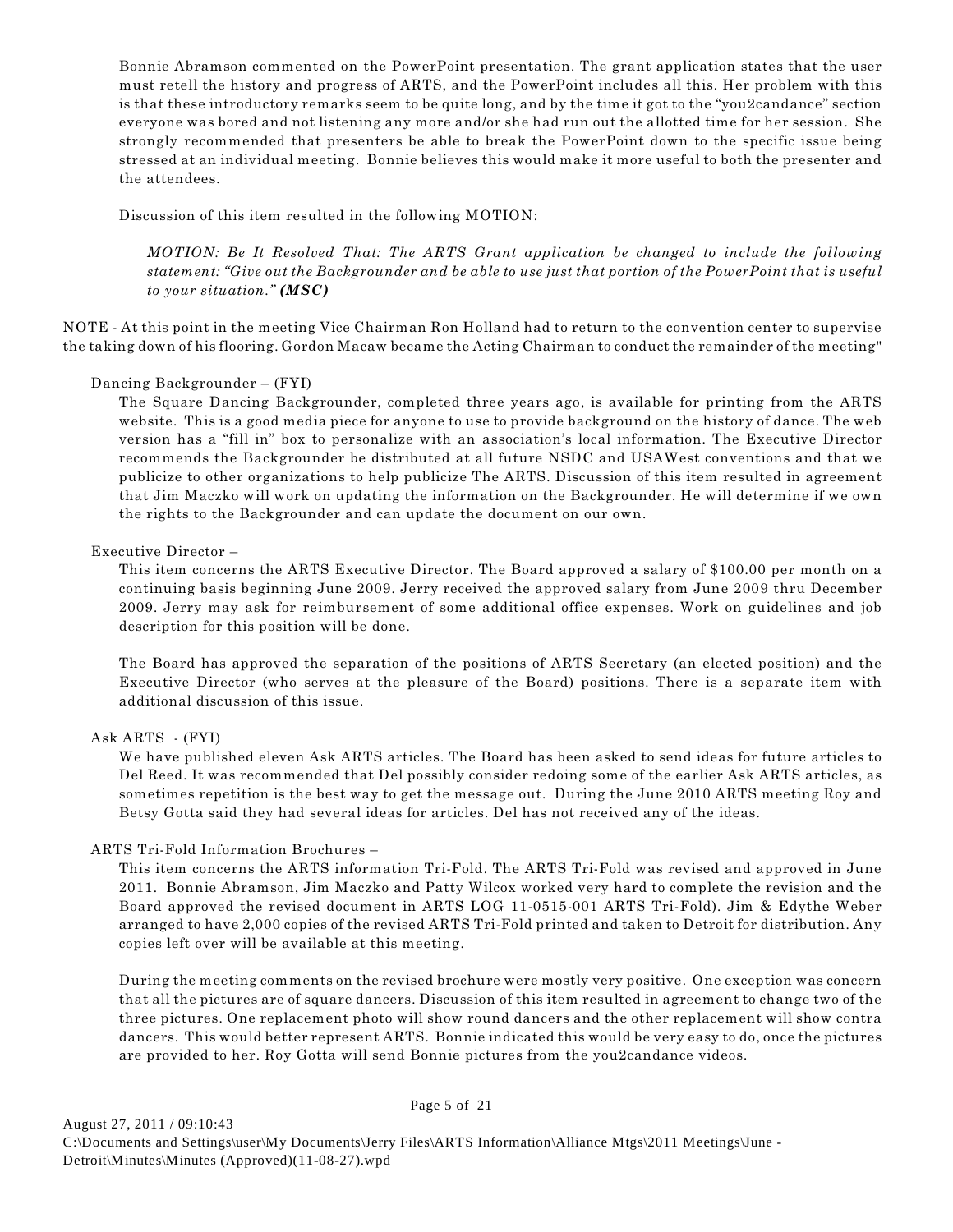The following information is from Jim Weber:

Cost to print Brochures on 8.5 x 11 White 80# Endurance Digital Silk by Pittman printing in Liberty, MO is:  $1000 =$  \$273.65 2,000= \$541.30  $5000 = $923.57$  $10000 = $1,357.27$ 

Discussion of this item resulted in the following MOTION:

*MOTION: Be It Resolved That: The ARTS Officers be authorized to approve printing additional copies of the ARTS Tri-Fold Information Brochures as they determine is required between July 2011 and March 31, 2012. (MSC)*

## ARTS Business/Action Plan -

This item concerns a long range Business Plan for the organization to cover up to a ten-year time span. A Business Plan has been approved and posted on the ARTS web site. The only ongoing action at this time is the ARTS Email Tree. There was no additional discussion of this item.

## Nationwide Benefit Dances -

This item concerns nationwide fund-raising dances to benefit The ARTS. Discussion of this item has resulted in general agreement that ARTS will support future dances. Previous agreement has been that the following factors will help make the dances and fund raising efforts better. These changes include: 1) Better publicity, 2) More flexibility in scheduling dances, and 3) Make this an annual event.

Although it has been recommended that groups can hold benefit dances anywhere at any time, this does not seem to happen often. During the 2010 June meeting discussion centered around the possibility of another nationwide ARTS Benefit Dance on February 29, 2012. It was felt that coordination would go better with a chairman in charge, but whether we have one or not, we need to start advertising the date and getting groups to start planning their dances now. Discussion of this item resulted in the following MOTION:

*MOTION: Be It Resolved That: The last week of February 2012 through the 2012 Oklahoma City Pre-Convention be designated as ARTS Dance Week during which all Board Member organizations will be encouraged to promote and sponsor ARTS Benefit Dances and The ARTS will also promote benefit dances. (MSC)*

(NOTE - The Executive Director was directed to create a Press Release to promote and publicize the ARTS Benet Dance week; the Press Release will include information that the money will be used to support The Goals and Mission of The ARTS and should include major accomplishments and current projects.)

The following ideas were presented: 1) Advertise through each organization of ARTS, using the Press Release and the ARTS Email Tree, and 2) Butch Hayes will check with the Oklahoma NSDC General Chairman about fund raising at the Pre-Convention including either a 50/50 or a donation basket.

## ARTS Electronic Mailing Tree - (FYI)

This item concerns an electronic system to not only help publicize The ARTS, but more importantly, establish a communication system to distribute information relating to the activity to the dancing community. The eventual goal is to have a system which will link the ARTS to every square dance club in the USA, and possibly outside the USA.

The initial work of requesting potential contacts around the country to agree to serve as ARTS Email Tree contacts has been completed. There are now 41 Email Tree contacts who cover 28 states/areas. There are 41 contacts for the following areas: Alaska, Arizona, California, Colorado, Connecticut, DelMarVA, Delaware

Page 6 of 21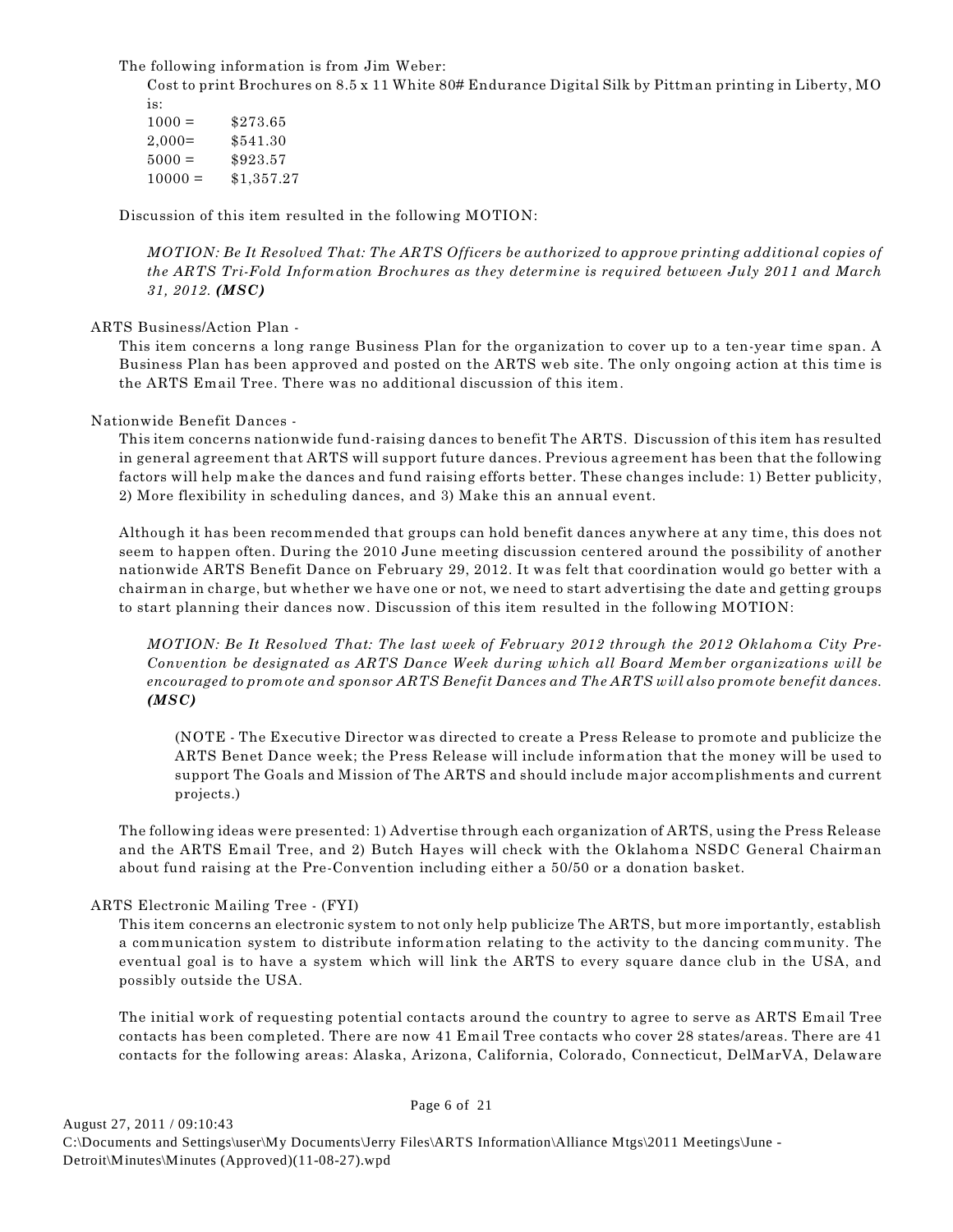Valley, Florida, Hawaii, Iowa, Idaho, Illinois, Kansas, Kentucy, Massachusetts, Maryland, Michigan, Minnesota, Missouri, North Carolina, Nebraska, Nevada, New York, Ohio, Oklahoma, Oregon, Pennsylvania, South Carolina, Tennessee, and Texas. The Executive Director will continue to contact potential Email Tree members. The goal, is to have at least one or two contacts in each state.

## \$100,000 Club -

This item concerns a suggestion to get 1,000 donations of \$100 totaling \$100,000. Discussion of this item during the 2010 March ARTS meeting resulted in agreement that this is a great idea but it needs a lot more advertising. The ARTS newsletter, website, and cards on the Showcase Of Ideas were mentioned as ways to let people know about this way to donate. It has been determined that the \$100 donation may be from a couple, the goal is to get 1,000 donations of \$100 each. These donations are in additional to any membership.

## During the 2010 June meeting the Treasurer reported a total of \$300 in donations were received. (NOTE - **WE NEED AN UPDATE FROM EDYTHE - WE NEED THE TOTAL AMOUNT DONATED AND THE NAMES OF ALL THE PEOPLE WHO HAVE DONATED TO THE \$100,000 CLUB)**

The overall goal of the \$100,000 club is to help promote The ARTS and to raise money for future ARTS projects. There has been agreement that we need to make it exciting to belong to the \$100,000 club and that donors need recognition. There was also agreement that the first 25 Members of the \$100,000 club are to be considered Charter Members. Jerry Reed had requested the Board to discuss a proposal to create a suitable certificate or other recognition to be presented to the Charter Members.

During discussion of this item no one on the Board could remember who volunteered to Chair this project. The Board would like the Chairman of this project to propose a suitable certificate. They also suggest that promotion of this project include the fact that The ARTS is an IRS  $501(c)(3)$  corporation and that donations are normally tax deductible. Also during discussion Betsy Gotta indicated she has an idea for a recognition certificate.

(Note from Jerry - Bill Van Hoesen had volunteered to chair this project but has taken on the responsibility for the Publicity Committee to help promote and help publicize the ARTS.)

#### Showcase Of Ideas Funding -

Patty Wilcox was to provide a brief report, however, she was unable to attend the meeting due to a medical emergency.

## TechSoup Software -

This item concerns TechSoup, which is is an organization which provides computer software to 501(C)3 nonprofit organizations at a very substantial reduction in cost. There are certain limitations and requirements which must be met by the receiving organization. Jim Weber was to provide a report, however, he was unable to attend the meeting due to a family emergency.

#### Facebook Account -

During the June 2010 meeting Jim Weber reported the ARTS has established a Facebook account It was suggested that all ARTS Governing Board Members should become a "friend". There was agreement that this could be a marketing venue for the ARTS Grant events. Jim Weber was to provide a report, however, he was unable to attend the meeting due to a family emergency.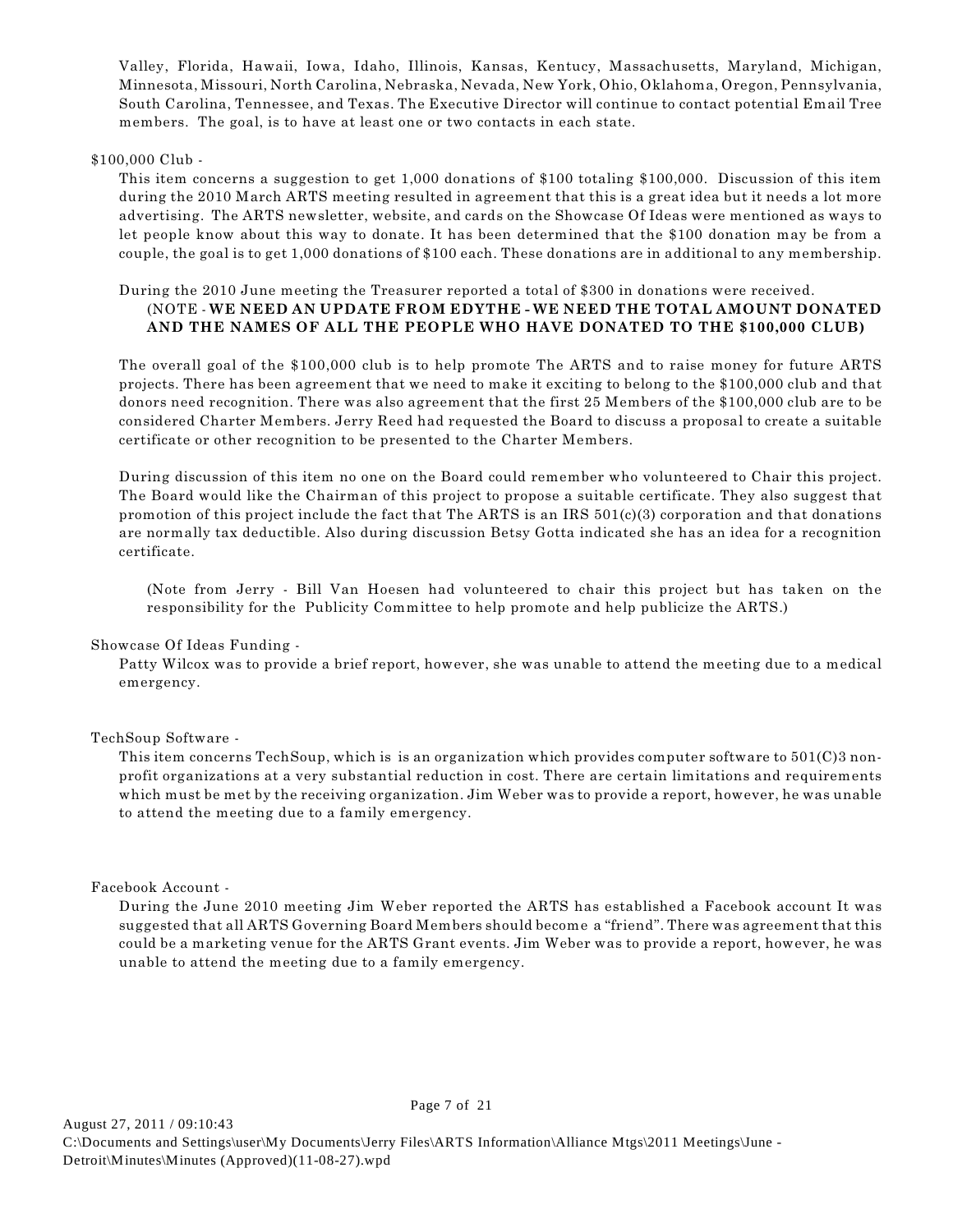#### NEW BUSINESS -

Gordon Macaw called for new Business.

## Separate Executive Director & Secretary Positions -

This item concerns a request from Jerry Reed. He would like the Board to discuss the possibility of separating the Executive Director job from the position of ARTS Secretary. If this were to be approved, descriptions of job responsibilities would need to drafted, reviewed, and approved. ARTS LOG 11-0429-001 (Secretary & Executive Director - Board input) was submitted to the Board for discussion and was submitted to the Board for VOTE. The results of this ARTS LOG was approval of the MOTION to separate the two positions. Discussion of this item resulted in the following MOTION:

*MOTION: Be It Resolved That: Jerry Reed be approved as the ARTS Executive Director for the period of 1 July 2011 through 1 July 2012. (MSC)*

## South East Leadership Conference - (attachment 3)

This item concerns the SE Leadership Conference Tim Marriner attended for The ARTS. The Executive Director had asked the Board to review and discuss this item and determine if any further action is required and if so, what that action should be.

Tim gave an excellent report on the Conference. It was organized by the Country Dance and Song Society (CDSS). Tim feels that it would be a great asset to have CDSS be a part of ARTS. They would help support the Traditional side of ARTS. The problem might be what the ARTS can offer CDSS. The CDSS web site is: www.cdss.org.

Discussion of this item resulted in the following MOTION:

*MOTION: Be It Resolved That: The Executive Director be tasked to contact the Country Dance and Song Society (CDSS) to determine if there is any interest by the CDSS to join The ARTS as either a Board Member or an Auxiliary Board Member. (MSC)*

(NOTE - Jerry sent an Email to the CDSS on July 8, 2011. As of August 27, 2011 there has been no response nor any acknowledgment for the CDSS.)

## Grant Request for History Project - (attachment 4)

This item was submitted to the ARTS Board in ARTS LOG 11-0130-001 (Grant Request SD History). The purpose of the ARTS LOG is for the ARTS Board to review, DISCUSS, and VOTE on a Grant Request to support a new Square and Traditional Dance History Project, as described in the Start message. The Board voted on a MOTION to approve the grant request, The MOTION was not approved and this item was added to the agenda for this meeting. Discussion of this item during this meeting resulted in the following MOTION:

*MOTION: Be It Resolved That: \$2,500 be approved to help fund the Grant request for support of a Square Dance Project, as described by Jim Mayo in his letter dates January 29, 2011. (MS and Tabled)*

Further discussions of this item resulted in agreement that Jerry Reed will contact Jim Mayo to resolve the following issues: 1) What is his total budget, and what percentage of it is he asking ARTS for? 2) What is the scope of his project? 3) What kind of deliverables are there (What are we buying or paying for)?

(NOTE - On July 16, 2011 Jerry submitted a request to jim Mayo for more information regarding the concerns from the Board. Upon receipt of this additional information Jerry will submit an ARTS LOG for the Board to review, discuss, and vote on this request.)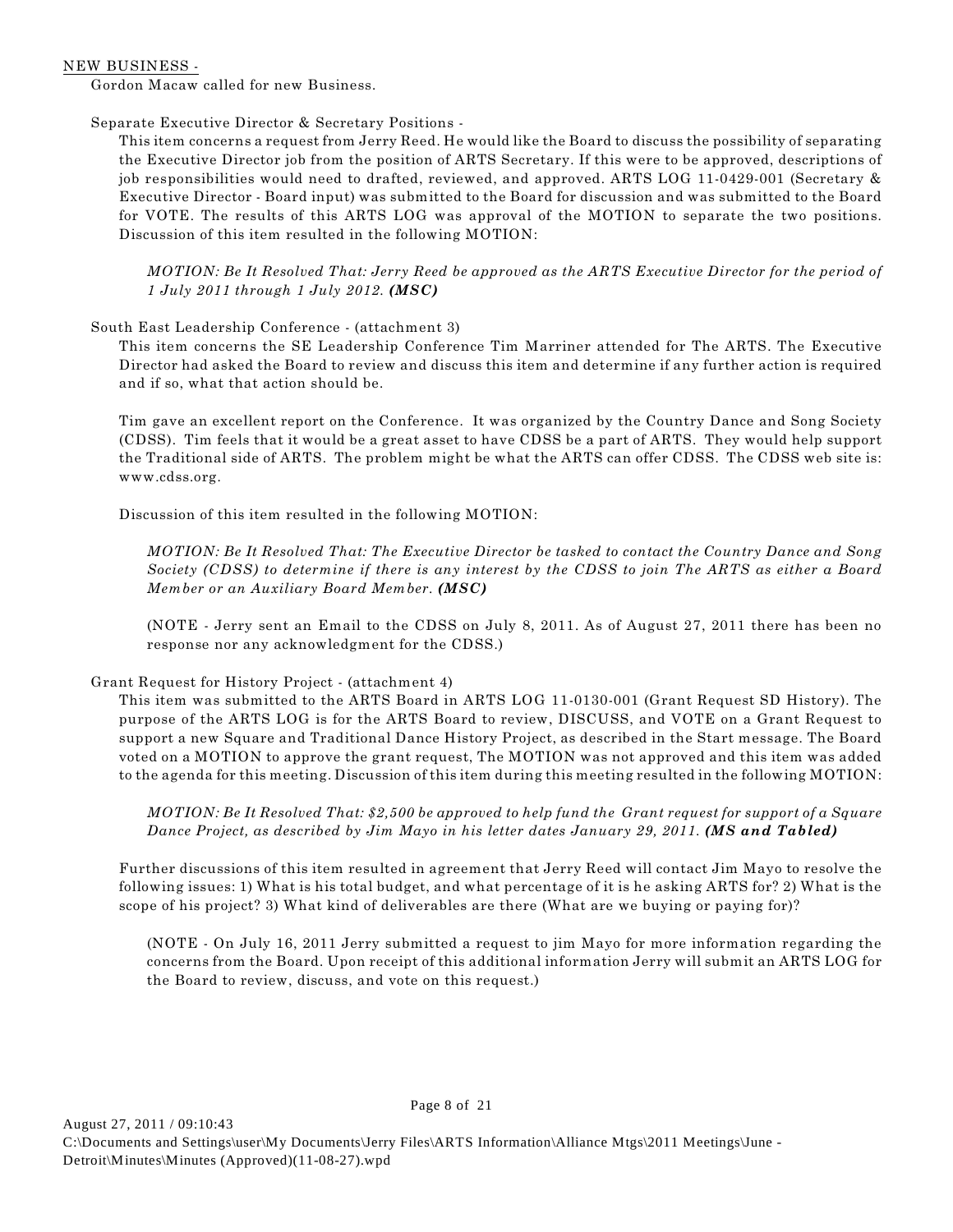### ARTS Awards -

This item concerns a proposal from Jerry Reed that the ARTS create three awards to honor people who provide note worthy and notable support to the ARTS. ARTS LOG 11-0511-001 (ARTS Award Proposal) was submitted for the ARTS Board and Officers to review, and provide comments regarding a proposal from the Executive Director that the ARTS establish three awards to be presented to people who have demonstrated support of The ARTS or related dance activities. These awards are: A) ARTS Chairman Award (for very exceptional and extremely outstanding service or support to the ARTS or the dance activity); B) Patron Of The ARTS (for outstanding or continuing support to the ARTS or the dance activity); and C) ARTS Certificate Of Merit (for service to the ARTS or the dance activity). Extensive discussion of this item resulted in the following MOTION:

*MOTION: Be It Resolved That: The ARTS create an award to recognize outstanding or continuing support to the ARTS, this award will be designated: Patron Of The ARTS (for outstanding or continuing support to the ARTS or the dance activity) The ARTS Officers, in conjunction with the Executive Director, will work out the details. (MSC)*

(NOTE - Jerry will work with the ARTS Officers to develop criteria and selection procedures and design and approve an appropriate award. Exploring additional awards will be discussed during a later meeting.)

## Data Base - Education - Dance Studios & Others - (FYI)

This item concerns a project suggested by Bill Van Hoesen to develop a data base of electronic contact information for Education Institutions, Dance Studios, and others. This information will be used to publicize the ARTS and also to help publicize our dance activity.

Bill's plan is to use the Internet to the max for building a data base of contacts. He believes each state has a dancers' association and each has a website on-line. He plans to use the websites to send a type-form letter to each of the associations' presidents asking for their help in obtaining the name of a state representative who would then contact (hopefully) the clubs within their state. The club reps. will be the "boots-on-theground" troops who will collect and provide the actual contact information that will consist of the data elements needed to build the files. Bill & Jerry have been working on this project and will keep the Board informed. There was no additional discussion of this item.

#### ARTS - Square Dancing & The White House

This item concerns a suggestion in 2010 that The ARTS submit a letter to the First lady regarding square dancing and youth. This issue was submitted to the ARTS Officers in ARTS LOG 10-0808-001 (Sqr Dancing & The White House). The ARTS Log was closed on 18 August 2010. The purpose of this ARTS LOG was for the ARTS Officers to discuss a proposal that the ARTS approach the White House in an attempt to get square dancing into the White House. There was very limited input from the ARTS Officers in response to the ARTS LOG and this issue has not yet been resolved. The Executive Director is not sure how to proceed nor what a letter/proposal would say. If the ARTS Board wants more action, Jerry asks the Board to provide specific direction and a draft of the letter. Discussion of this item resulted in agreement that no further action will be taken on this issue.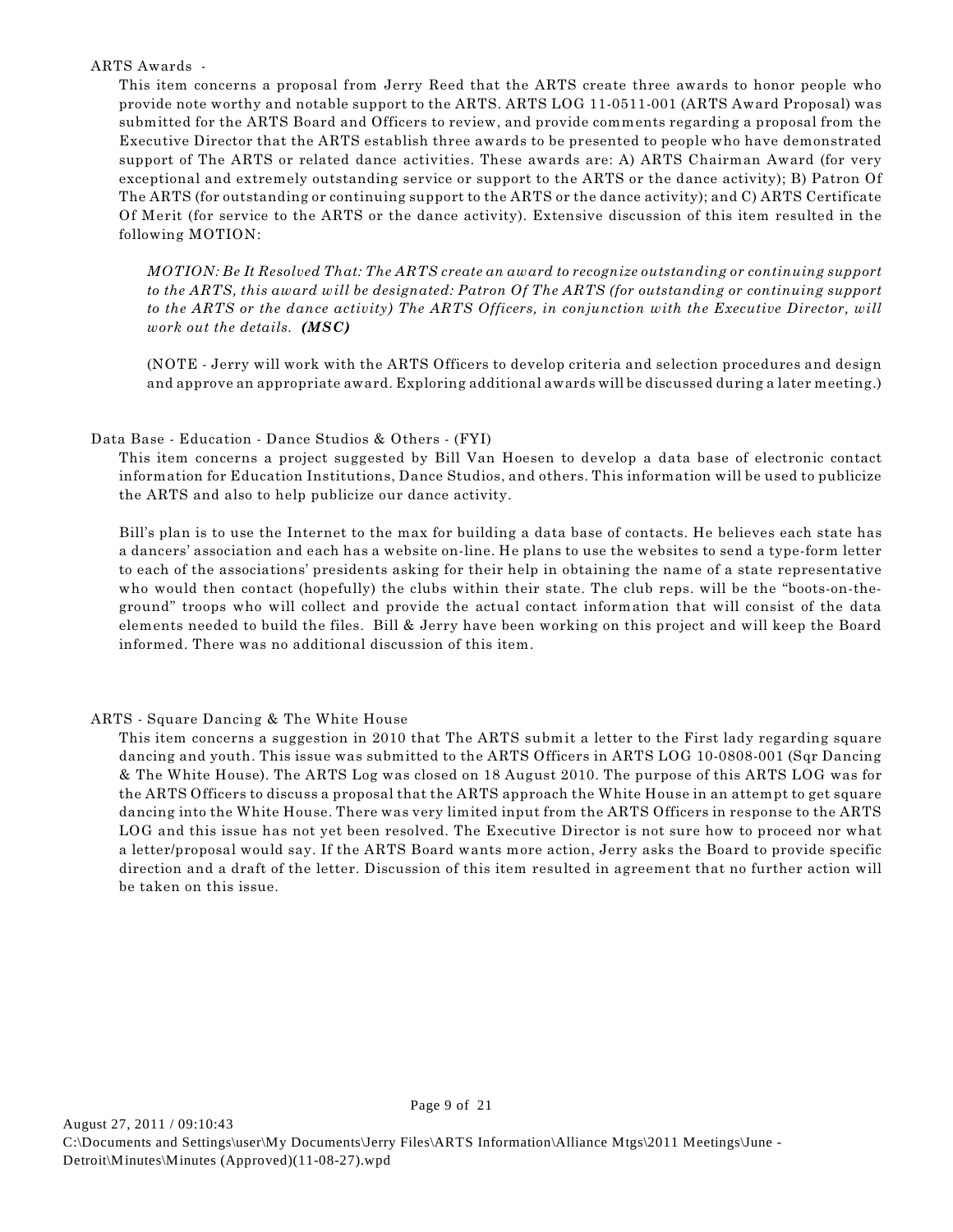## Donations & Thank You Letters

This item concerns a suggestion from Jerry Reed that we acknowledge all donations and Memberships with a letter on ARTS letterhead and signed by either the Chairman of the Executive Director. Jerry suggests the Treasurer notify the Executive Director of all donations and Memberships including: 1) Name of donor; 2) Donor's address, including Email; 3) Date donation or Membership payment is received; and 4) Amount of donation or Membership payment. Discussion of this item resulted inn the following MOTION:

*MOTION: Be It Resolved That: All donations and Membership payments will be acknowledged by a letter on ARTS letterhead and signed by either the Chairman or the Executive Director. (MSC)*

## Election - 2011/2012 Officers -

Jim Maczko, Nominating Committee Chairman provided a list of candidates. The following are the results of the election:

| Chairman -      | Gordon Macaw  |
|-----------------|---------------|
| Vice Chairman - | Betsy Gotta   |
| Treasurer -     | Edythe Weber  |
| Secretary -     | Scott Philips |

Gordon expressed much appreciation to Jim Weber for service as Chairman and to Ron Holland for his service as Vice Chairman. Gordon also acknowledged the service that Ron Holland has given ARTS as the SSDUSA rep on the Board and even though he is not going to be representing SSDUSA, we encourage him to attend our meetings in the future.

## Emergency Call for Medical Aid (ECMA) -

This item concerns a discussion of the ECMA. Bill Flick suggested that all dances, festivals and convention should have information on each caller table to include: 1) Contacts in case of emergency, 2) Name and address of hall, location, and other information to assist emergency responders in finding the location. The issue came from an email about a 'problem' at a recent event where the EMT had problems dealing with the individual because of the sound of the calling/dancing. Suggested that as Jim Weber is an EMT that he be consulted on this issue. Also, Bill Flick will ask his daughter, who is also and EMT, for her suggestions.

There was discussion of whether the ARTS should be the lead on this issue. The question is if there another group which could be more effective in developing the needed information for event planners. It was suggested to gather information from various groups (NEC, USDA, possible EMT association, and others) to determine if an improved procedure can be developed.

## NEXT MEETING -

There was discussion of the overlap in 2012 between the NSDC and the IAGSDC convention. This overlap makes it impossible for two of the officers to attend the NSDC. Discussion of this issue resulted in agreement that it is not feasible to schedule annual meeting immediately following the 2012 NSDC in Spokane, WA. Much discussion of this item resulted in the following MOTION:

*MOTION: Be It resolved that: The 2012 ARTS meeting will be held in Oklahoma City, OK on Sunday, March 4, 2012. This will be in conjunction with the*  $62<sup>nd</sup> NSDC$  *Pre-Convention.* (*MSC*)

(NOTE - Subsequent to the meeting Butch Hayes (NEC Rep) will contact the 62 NSDC General Chairman to request a room for the meeting)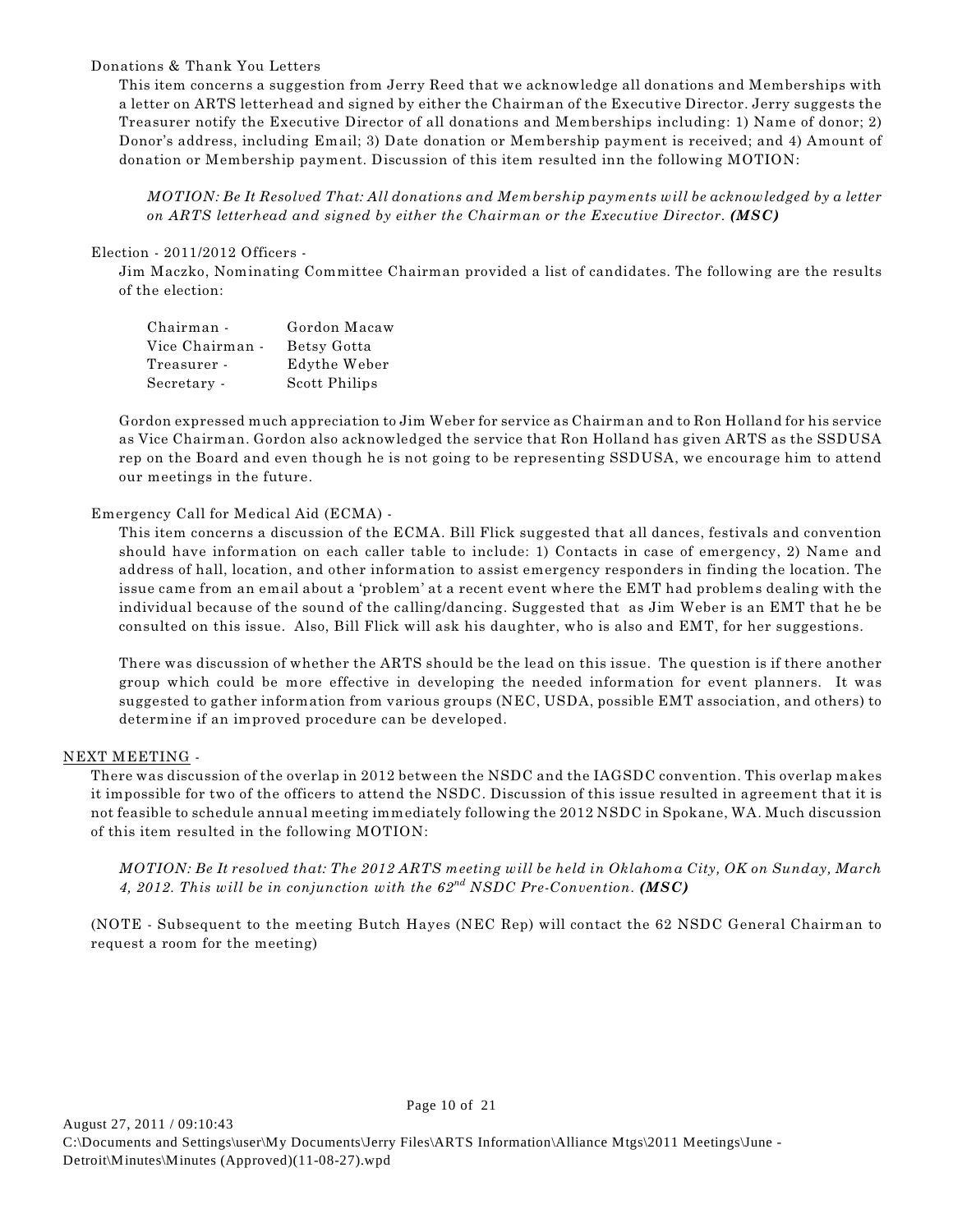## Meeting adjourned Sunday, June 26, 2011 at 11:30 AM

Transcribed by: Scott Philips Secretary

Submitted by: Jerry Reed Executive Director Approved August 27, 2011 by ARTS LOG 11-0721-001

Page 11 of 21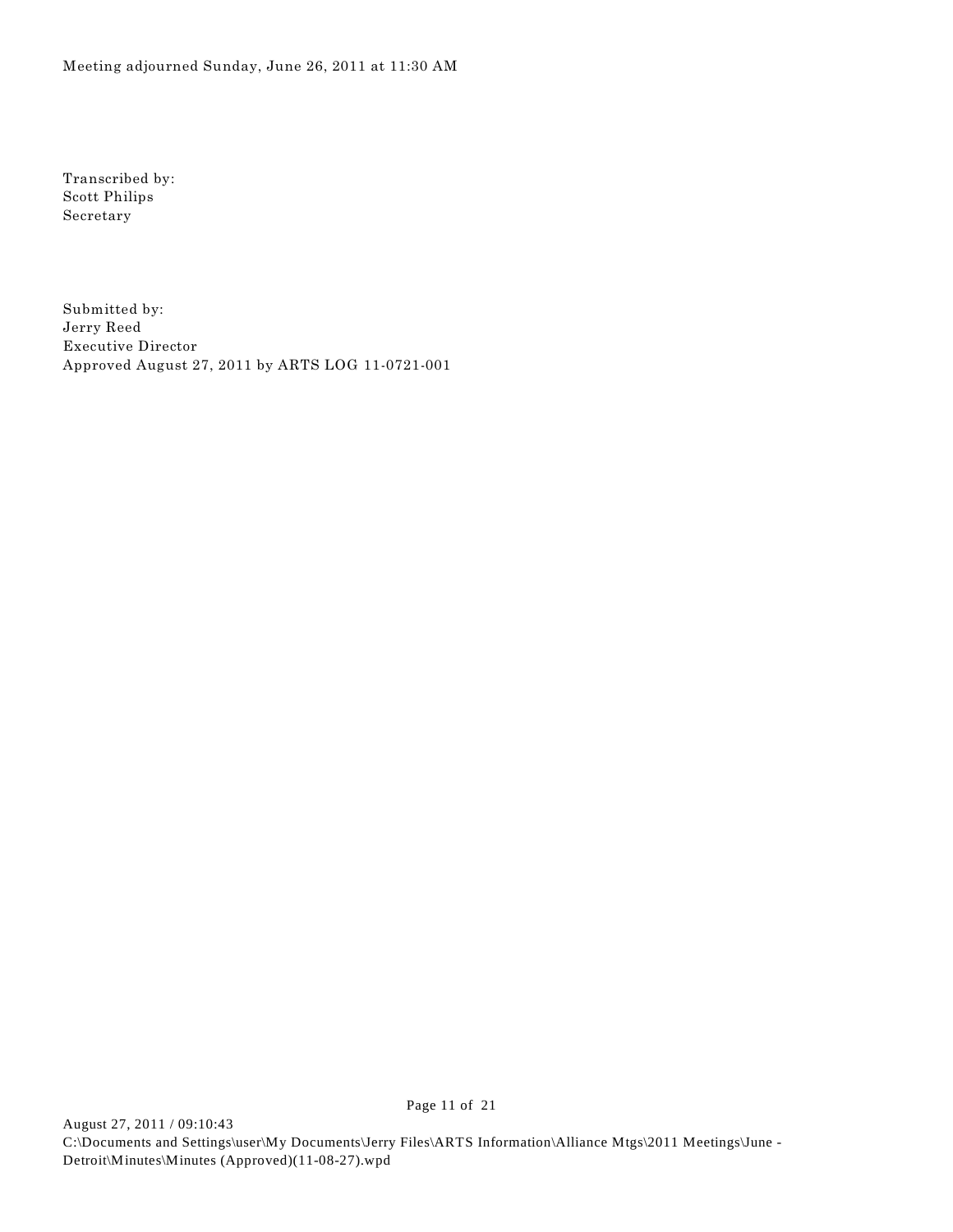# **06/22611 Alliance of Round Traditional and Square Dance Inc Income & Expense July 2010 through June 2011**

| <b>Beginning Balance July 1, 2010</b> | \$29,690.42 |             |                      |
|---------------------------------------|-------------|-------------|----------------------|
| <b>Income</b>                         |             |             |                      |
| <b>Donations</b>                      |             |             |                      |
| <b>One Hundred \$ Club</b>            | 100.00      |             |                      |
| <b>Legacies &amp; Bequests</b>        | 1,875.00    |             |                      |
| Video/Web project                     | 500.00      |             |                      |
| <b>Governing Board</b>                | 1,000.00    |             |                      |
| <b>Donations - Other</b>              | 225.00      |             |                      |
| <b>Total Donations</b>                | 3,700.00    |             |                      |
| <b>Dues</b>                           |             |             |                      |
| <b>Associate Dues</b>                 | 100.00      |             |                      |
| <b>Total Dues</b>                     | 100.00      |             |                      |
| <b>Interest</b>                       | 244.53      |             |                      |
| <b>Fundraising Income</b>             |             |             |                      |
| Add-a-Buck                            | 116.00      |             |                      |
| <b>YTB Travel Royalties</b>           | 43.55       |             |                      |
| <b>Total Fundraising Income</b>       | 159.55      |             |                      |
| <b>Total Income</b>                   | 4,204.08    |             |                      |
| <b>Expense</b>                        |             |             |                      |
| <b>Video/Web Project</b>              | 6,850.00    |             |                      |
| <b>Advertising</b>                    | 510.00      |             |                      |
| <b>Grant Funds</b>                    | 600.00      | \$1,324.45  | <b>Checking Acct</b> |
| <b>Meeting Expense</b>                | 440.00      | \$2,913.97  | CD - Due Aug. 2011   |
| <b>Office Supplies</b>                | 35.00       | \$5,329.06  | CD - Due Oct. 2011   |
| <b>Postage and Delivery</b>           | 36.60       | \$5,229.28  | CD - Due Nov. 2011   |
| <b>Printing and Reproduction</b>      | 286.30      | \$5,143.85  | CD - Due Dec. 2011   |
| <b>Total Expense</b>                  | 8,757.90    | \$5,195.99  | CD - Due Sept. 2011  |
| Ending Balance June 30, 2011          | \$25,136.60 | \$25,136.60 |                      |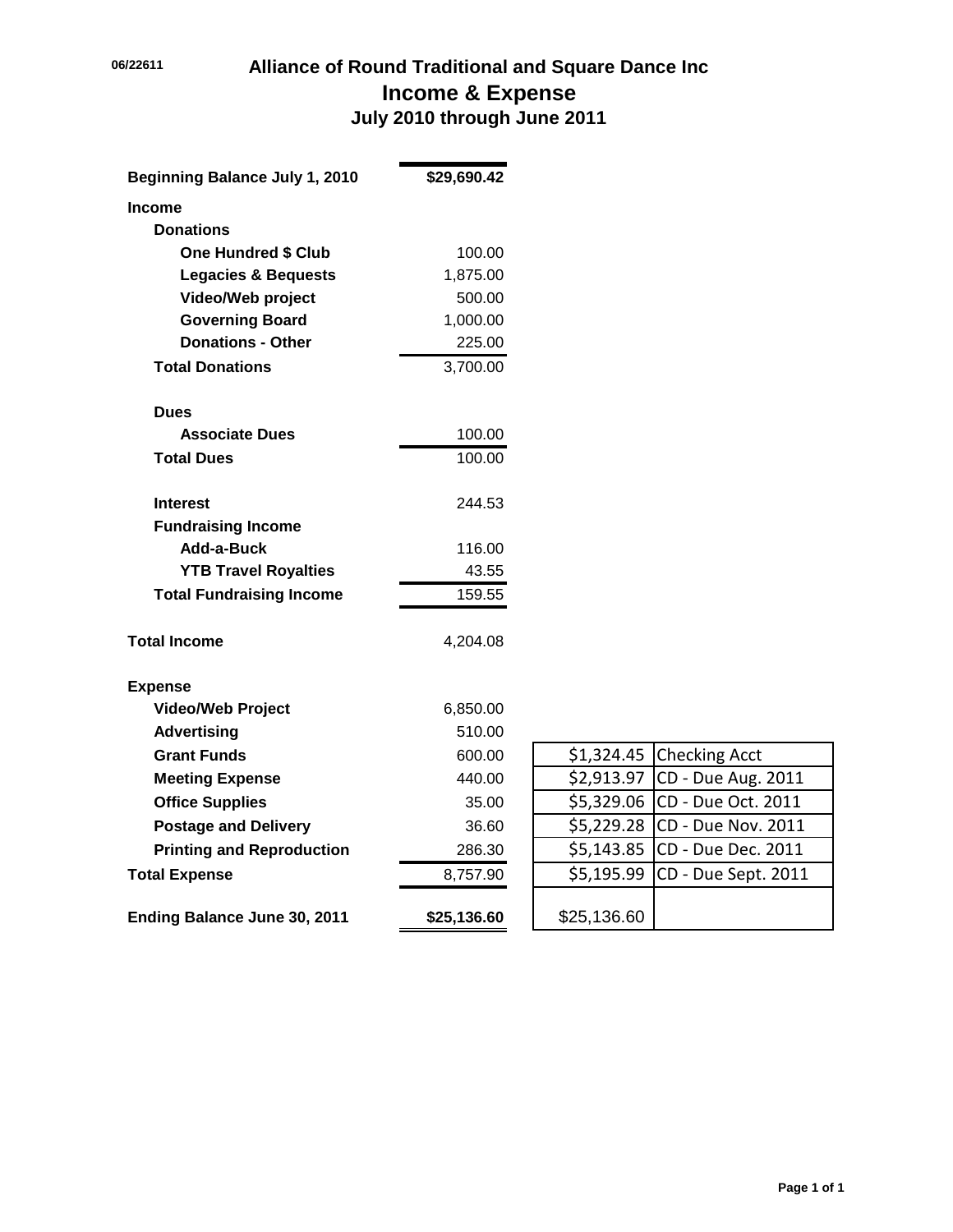## ARTS Governing Board and Officers Actions June 2010 Thru June 2011

#### ARTS LOG 10-0704-001 (You2CanDance - List Of Callers)

Action completed as of 07-21-2010 - The purpose of this ARTS LOG is for the ARTS Officers to DISCUSS and VOTE on a recommendation from the Executive Director that the listing of callers on the You2CanDance web site be limited to CALLERLAB Members.

MOTION: be It Resolved That: The callers listed on the You2CanDance webs site be limited to CALLERLAB Members. (NOT APPROVED)

ARTS LOG 10-0706-001 (Bylaws Changes - Articles IV & V)

8/2/2010 8:05:29 PM Eastern Daylight Time

Action completed as of 08-02-2010. The purpose of this ARTS LOG is for the ARTS Board to DISCUSS and VOTE on changes to the ARTS Bylaws as discussed during the June 2010 ARTS Meeting.

MOTION: Be It Resolved That: Revision to the ARTS Bylaws dated June 27, 2010, be approved. (APPROVED)

### ARTS LOG 10-0728-001 (ARTS Grant Info & App)

Action completed as of 08-18-2010 - The purpose of this ARTS LOG is for the ARTS Officers to review, discuss, and vote on a proposed revision of the Information and application for ARTS-Dance Education Grants.

MOTION: Be It Resolved: That Revision B, dated July 28, 2010, of the GUIDELINES FOR ARTS-DANCE EDUCATION GRANT PROGRAM be approved. (APPROVED)

#### ARTS LOG 10-0731-001 ( SE Dance Leadership Conf)

Action completed as of 08-15-2010 - The purpose of this ARTS LOG is for the ARTS Board to review and respond to information regarding the Southeast Dance Leadership Conference: Tools for a Vibrant Dance Community, October 1-3, Haw River State Park, Summit Conference Center, Browns Summit, NC (near Greensboro).

The result of this ARTS LOG was that three Board Memebrs supported asking Tim Marriner to attend the conference as the ARTS representative. The issue was resubmitted in ARTS LOG 10-0815-00.

ARTS LOG 10-0808-001 (Sqr Dancing & The W hite House)

Action completed as of 08-18-2010 -The purpose of this ARTS LOG is for the ARTS Officers to discuss a proposal that the ARTS approach the W hite House in an attempt to get square dancing into the W hite House

The purpose of this ARTS LOG was for the ARTS Officers to discuss a proposal that the ARTS approach the W hite House in an attempt to get square dancing into the W hite House. There was very limited input from the ARTS Officers in response to the ARTS LOG and this issue has not yet been resolved. The Executive Director is not sure how to proceed nor what a letter/proposal would say.

This issue is on the agenda for the 2011 June ARTS meeting. If the ARTS Board wants more action, Jerry asks the Board to provide specific direction and a draft of the letter. However, Jerry has recommended no further action on this issue

#### ARTS LOG 10-0815-001 (ARTS Rep to SE Dnc Ldrship Conf)

Action completed as of 09-10-2010 - The purpose of this ARTS LOG is for the ARTS Board to DISCUSS and VOTE on a proposal to send a Representative to the Southeast Dance Leadership Conference: Tools for a Vibrant Dance Community, October 1-3, 2010 in Haw River State Park, Summit Conference Center, Browns Summit, NC (near Greensboro).

MOTION: Be It Resolved That: Tim Marriner be asked to attend the Southeast Dance Leadership Conference: Tools for a Vibrant Dance Community, October 1-3, 2010. Expenses up to \$215.00, plus travel expenses up to \$50.00. (APPROVED)

Page 13 of 21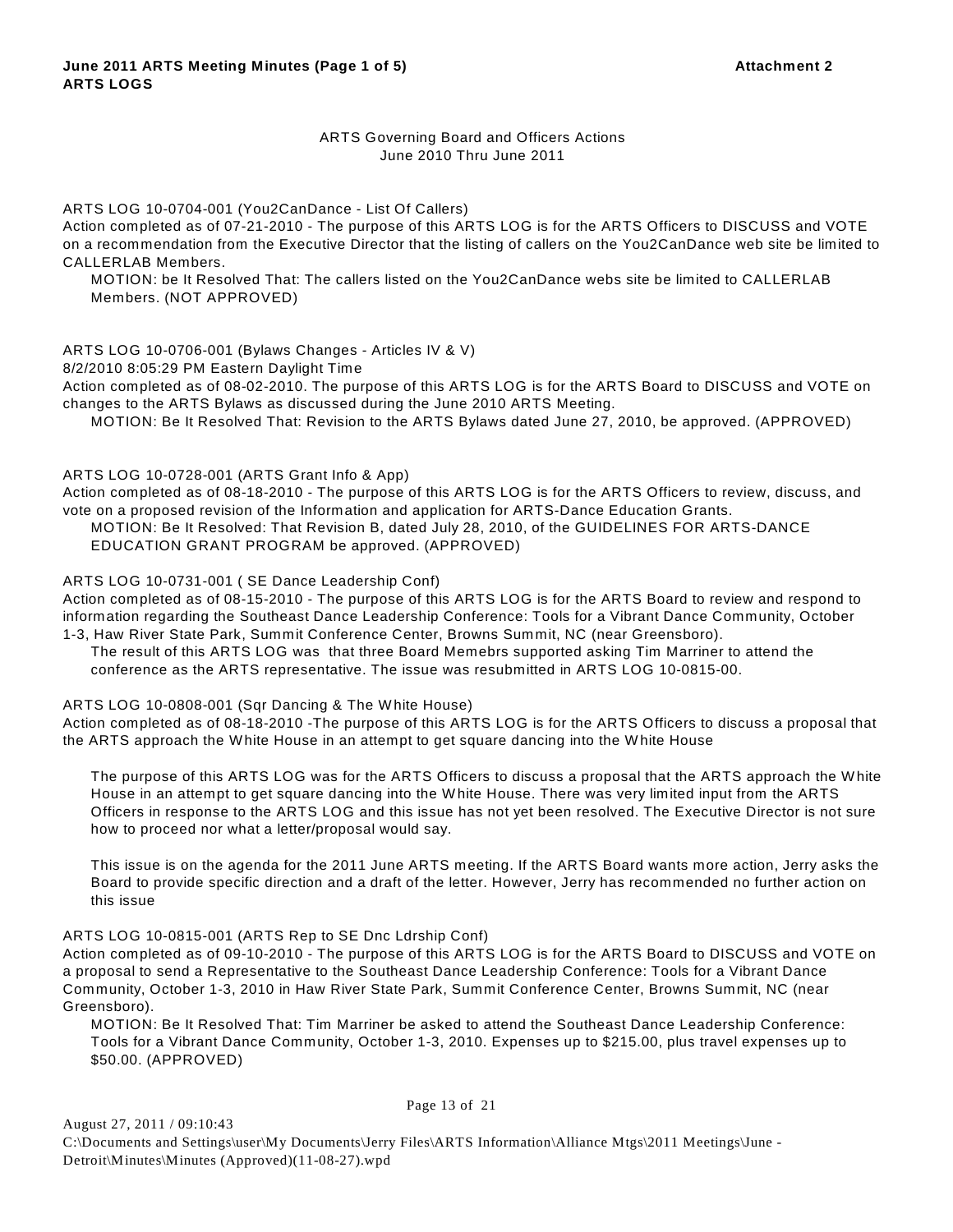### **June 2011 ARTS Meeting Minutes (Page 2 of 5) Attachment 2 ARTS LOGS**

ARTS LOG 10-0817-001 (Grant Application-MO Fed S & R Dnc Clubs)

Action completed as of 09-09-2010 - The purpose of this ARTS LOG is for the ARTS Officers to review, discuss, and vote on a grant application from the Missouri Federation of Square and Round Dance Clubs).

MOTION: Be It Resolved That: The application for an Educational Grant from the Missouri Federation of Square and Round Dance Clubs be approved. (APPROVED)

#### ARTS LOG 10-0818-001 (Dancing & The W hite House & Promotion)

Action completed as of 11-11-2010 - The purpose of this ARTS LOG is for the ARTS Board to discuss a proposal that the ARTS approach the White House in an attempt to get square dancing promoted by the White House MOTION: Be It Resolved That: The ARTS contact the appropriate member of the President Obama administration

to offer information relating to the health benefits of our dance activities and request support in promoting the activity to youth dancers.

This issue is on the agenda for the 2011 June ARTS meeting. If the ARTS Board wants more action, Jerry asks the Board to provide specific direction and a draft of the letter. However, Jerry has recommended no further action on this issue

### ARTS LOG 10-0818-002 (Input From Bonnie Abramson)

Action completed as of 09-02-2010 - The purpose of this ARTS LOG is for the ARTS Officers and Jim Maczko to review, discuss, and provide comments regarding several thoughts from Bonnie Abramson relating to The ARTS and what we could/should be doing to support and promote the activity.

The result of this ARTS LOG is an ARTS LOG submitted to the ARTS Board.

ARTS LOG 10-0831-001 (June 2010 ARTS Mtg Minutes)

Action completed as of 09-25-2010 - The purpose of this ARTS LOG is for the ARTS Board to review and vote on the minutes of the June 2010 ARTS meeting held in Louisville, KY June 27, 2010.

MOTION: Be It Resolved That: The Minutes of the June 2010 ARTS meeting be approved. (APPROVED)

ARTS LOG 10-0831-002 (June 2010 SPECIAL ARTS Mtg Minutes)

Action completed as of 09-25-2010 - The purpose of this ARTS LOG is for the ARTS Board to review and vote on the minutes of the June 2010 SPECIAL ARTS meeting held in Louisville, KY June 27, 2010.

MOTION: Be It Resolved That: The Minutes of the June 2010 SPECIAL ARTS meeting be approved. (APPROVED)

## ARTS LOG 10-0902-001 (Input From Bonnie Abramson)

Action completed as of 09-15-2010 - The purpose of this ARTS LOG is for the ARTS Board to review, discuss, and provide comments regarding several thoughts from Bonnie Abramson relating to The ARTS and what we could/should be doing to support and promote the activity.

There was no response to the Start DISCUSSION message for this ARTS LOG and the LOG was closed without nay further action.

ARTS LOG 10-0922-001 (You2CanDance - Gay Square Dancing Page)

Action completed as of 10-14-2010 - The purpose of this ARTS LOG is for the ARTS Board to DISCUSS and VOTE on a proposal from Roy Gotta that a new page be created on the You2CanDance web site which would include information regarding Gay Square Dancing.

MOTION: Be It Resolved That: A new page be created on You2CanDance which will information regarding Gay Square Dancing. (APPROVED)

Page 14 of 21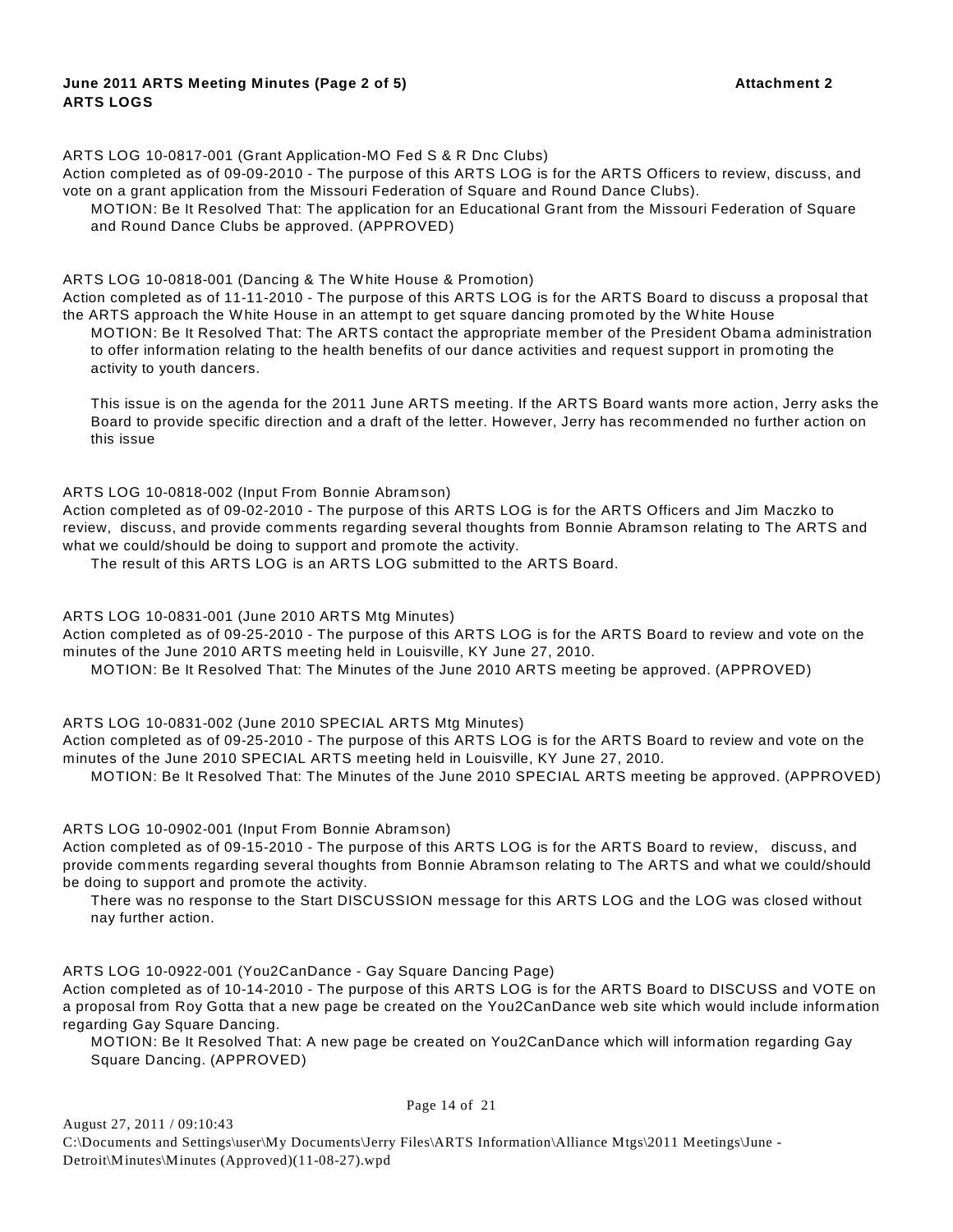### **June 2011 ARTS Meeting Minutes (Page 3 of 5) Attachment 2 ARTS LOGS**

## ARTS LOG 10-0922-002 (You2CanDance - Maintenance Package)

Action completed as of 10-14-2010 - The purpose of this ARTS LOG is for the ARTS Board to DISCUSS and VOTE on a proposal from Roy Gotta that we contract with CVP for a one year Maintenance Package for the You2CanDance web site.

MOTION: Be It Resolved That: The ARTS enter into a contract for CVP to provide a one year Maintenance Package to provide maintenance service for the You2CanDance web site. (APPROVED)

### ARTS LOG 10-0929-001 (60th NSDC - ARTS Seminars)

Action completed as of 10-14-2010 - The purpose of this ARTS LOG was for the ARTS Officers to VOTE on a proposal regarding the ARTS Seminars to be presented during the 60th NSDC in Detroit, MI in June 2011,

MOTION: Be It Resolved That: The ARTS present two seminars during the 60th NSDC, Detroit, MI, June 2011: 1) Combine Race is On Seminar & Ready, Set, Go Seminar into a single seminar.and 2) You2CanDance Seminar, (APPROVED)

#### ARTS LOG 10-1007-001 (2010 W inter Newsletter)

Action completed as of 10-31-2010 - The purpose of this ARTS LOG is for the ARTS Officers to review and VOTE on the 2010 W inter ARTS Newsletter.

MOTION: Be It Resolved That: The 2010 W inter ARTS Newsletter be approved. (APPROVED)

### ARTS LOG 10-1015-001 (Seminar Descriptions)

Action Completed as of `0-10-10`0 - The purpose of this ARTS LOG was for the ARTS Officers, Jim Maczko, and Roy Gotta to review the description for two ARTS seminars to be presented in Detroit during the 60th NSDC in June 2011 and for the ARTS Officers to VOTE on the descriptions.

MOTION: Be It Resolved That: The descriptions as shown below for the two ARTS seminars to be presented during the 60th NSDC be approved. (APPROVED)

Here are the descriptions:

#### "Potential & Perspective - the Future of Our Activity":

#### Staff - Jim W eber, Edythe W eber, Jim Maczko, and Jerry Reed

Description - The ARTS has been evaluating the state of our dance activity for several years now. In this seminar, results of our research will be presented, along with projects being explored to increase participation in our dance activity. W e will also discuss ARTS resources available to YOU to help YOU and your club to promote dancing, including financial assistance. The ARTS wants YOUR input on projects we can pursue to help increase participation in our dance activity This session will offer a forum for idea sharing and discussion of projects currently being implemented. Come listen, share and take home ideas

#### "You 2 Can Dance" - New W eb Site and Videos":

#### Staff - Roy Gotta, Jim W eber, and Jerry Reed

Description - The ARTS has created a new web site and three videos (DVDs) dedicated to attracting new dancers. This seminar will provide information regarding the following main points of this project: 1) Establish a dedicated web site, 2) Create professional, upbeat videos of approximately two minutes for each segment of the activity, and 3) The videos may be accessed through the web site and copies are available. Come join us to learn more about this project and how the ARTS is using technology to help increase the number of dancers

## ARTS LOG 10-1016-001 (SE Dance Leadership Conference)

Action Compleed as of 12-06-2010 - The purpose of this ARTS LOG is for the ARTS Board to review and discuss a report from Tim Marriner with information regarding the 2010 SE Dance Leadership Conference. Tim''s report was provided with the Start DISCUSSION message.

There was no responses to the Start DISCUSSION message. This issue will be on the agenda for the June 2011

#### Page 15 of 21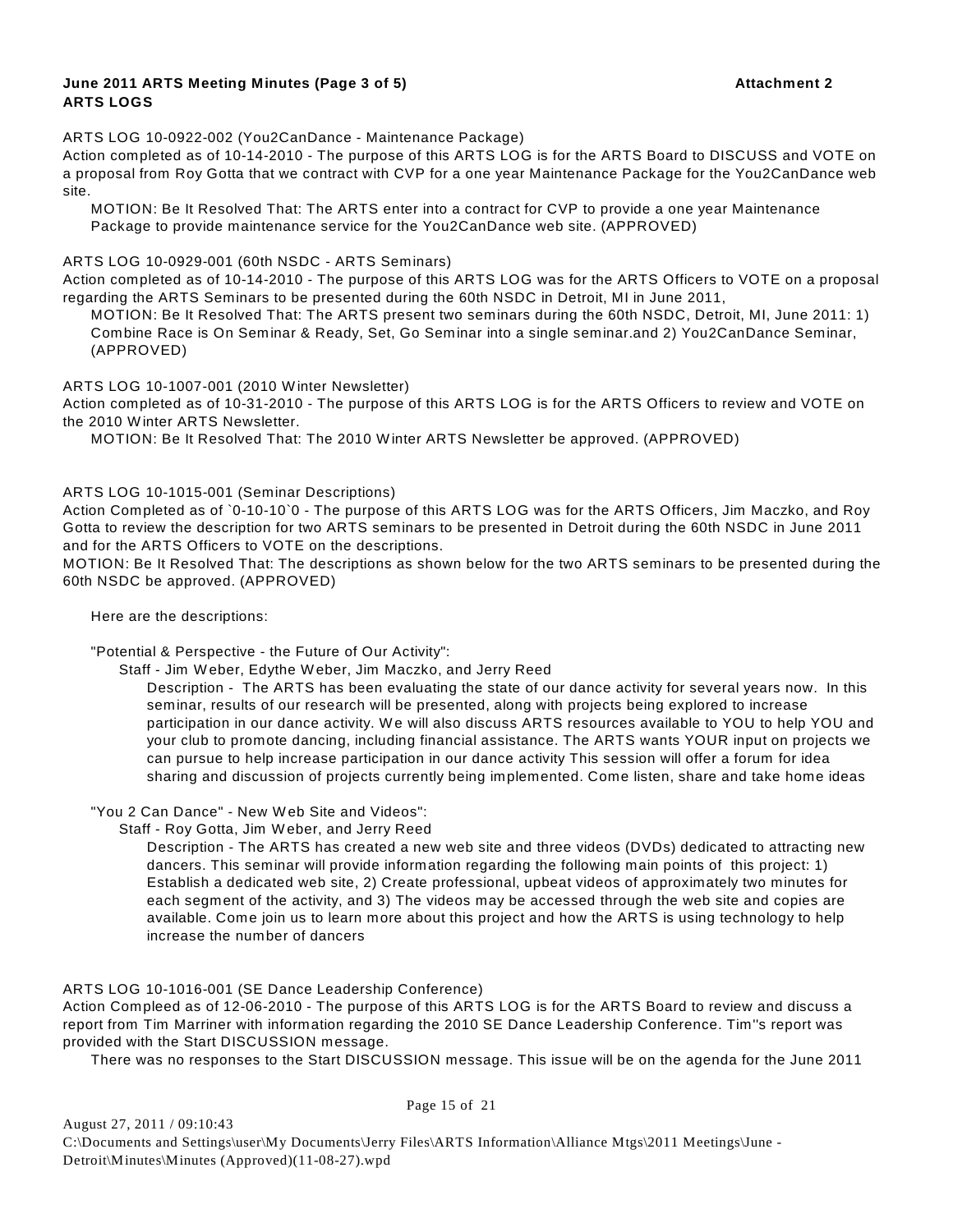## **June 2011 ARTS Meeting Minutes (Page 4 of 5) Attachment 2 ARTS LOGS**

### ARTS LOG 10-1116-001 (ECMA Review)

Action completed as of 02-05-2011 - The purpose of this ARTS LOG is for the ARTS Board to review, discuss, and vote on the revised Emergency Call For Medical Aid (ECMA) document.

MOTION: Be It Resolved That: The revised ECMA document be approved. (APPROVED)

### ARTS LOG 11-0108-001 (Modify ARTS Backgrounder)

Action completed as of 02-13-2010 - The purpose of this ARTS LOG is for the ARTS Board to DISCUSS and VOTE on a request from Dee Scott, ARTS Email Tree Rep from Minnesota. She is asking for permission to modify the ARTS Backgrounder by replacing photos and adding the web site information for their area.

MOTION: Be It Resolved That: The request from Dee Scott, ARTS Email Tree Rep from Minnesota, for permission to modify the ARTS Backgrounder by replacing photos and adding the web site information for their area NOT APPROVED)

ARTS LOG 11-0130-001 (Grant Request SD History)

Action completed as of 03-02-2100 - The purpose of this ARTS LOG is for the ARTS Board to review, DISCUSS, and VOTE on a Grant Request to support a new Square and Traditional Dance History Project, as described below and in the attached PDF file.

MOTION: Be It Resolved That: The Grant request for support of a Square Dance Project, as described by Jim Mayo in his letter dates January 29, 2011, be approved.

This MOTION was NOT APPROVED. This issue will be on the agenda for the 2011 June ARTS meeting in Detroit.

## ARTS LOG 11-0207-001 (ARTS Events)

Action completed as of 03-02-2100 - The purpose of this ARTS LOG is for the ARTS Board to submit information regarding events which will be sponsored by ARTS Board organizations in 2011. The Executive Director submitted a list to the Board and sent the list in an ARTS E-News Release.

ARTS LOG 11-0317-001 (Japan Earthquake Relief)

Action completed as fo 03-25-2011 - The ARTS Officers approved the following Motion: MOTION: Be It Resolved That: The ARTS provide a statement of support for the "Square Dancers for Japan" project and post a link to the web site http://www.squaredancers4japan.org/ on the ARTS web site. (APPROVED)

ARTS LOG 11-0317-001 (Japan Earthquake Relief)

Action completed as fo 03-25-2011 - The purpose of this ARTS LOG is for the ARTS Officers to consider and VOTE on a request from Grand Square Inc (GSI) and Tony Oxendine for the ARTS to support their efforts to raise funds for Disaster Relief for the victims of the Earthquake in Japan,

MOTION: Be It Resolved That: The ARTS provide a statement of support for the "Square Dancers for Japan" project and post a link to the web site http://www.squaredancers4japan.org/ on the ARTS web site. (APPROVED)

## ARTS LOG 11-0409-001 (Secretary & Ex Director).

Action completed as of 04-20-2011. The purpose of this ARTS LOG was for the ARTS Officers and Jim Maczko to discuss and provide input regarding a proposal from Jerry Reed to separate the positions of ARTS Secretary and Executive Director so that each position is filled by a different person.

Page 16 of 21

The ARTS Officers submitted comments and input for this ARTS LOG. ARTS LOG 11-0429-001 (Secretary & Ex Director - Board input) was submitted to the Baord for DISCUSSION and VOTE. This issue is also on the agenda for the June 2011 ARTS meeting.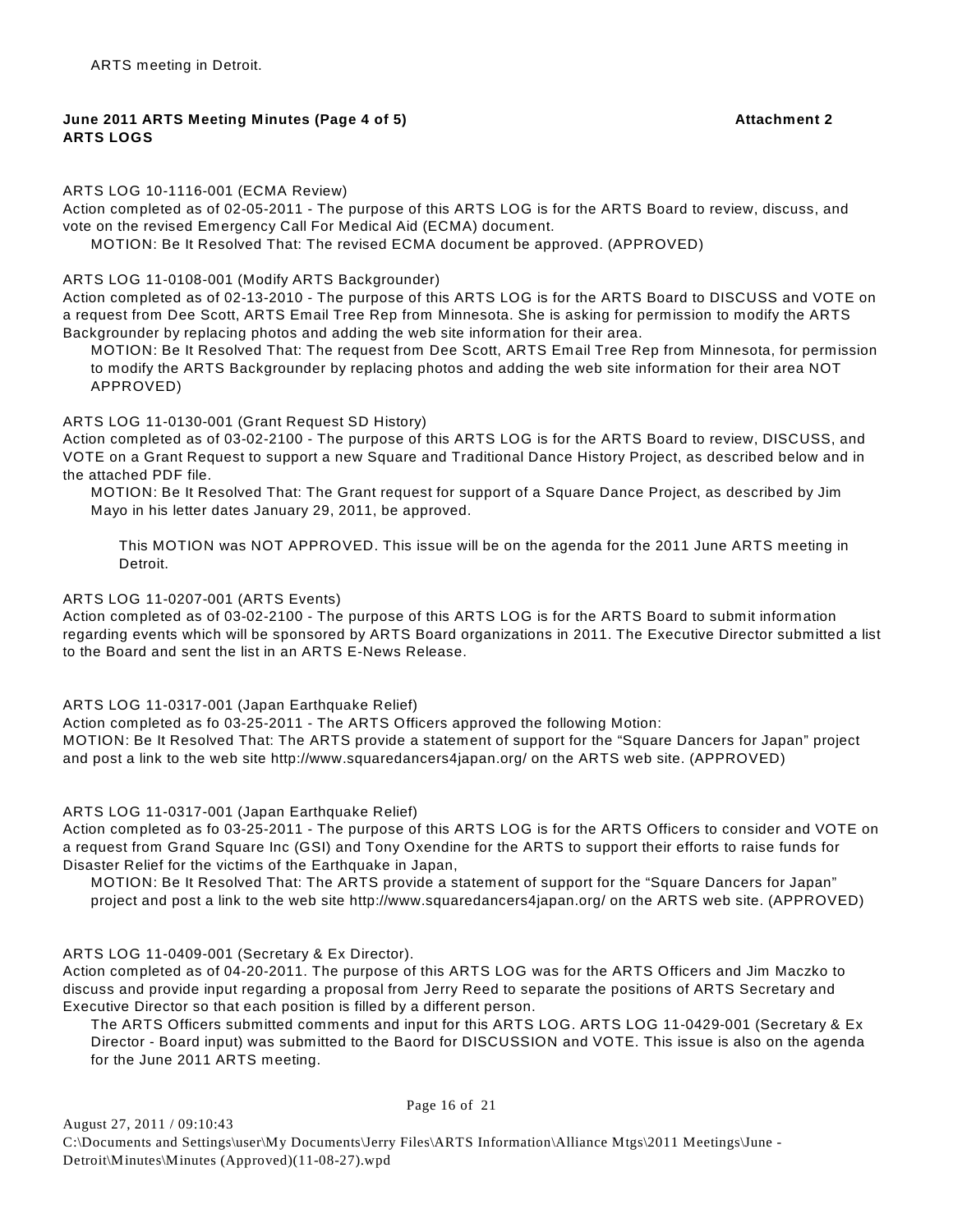#### **June 2011 ARTS Meeting Minutes (Page 5 of 5) Attachment 2 ARTS LOGS**

ARTS LOG 10-1114-001 (ARTS 2011 ARTS Brochure)

Action completed as of 02-02-2011 - The purpose of this message is to STOP the VOTE on this ARTS LOG based on the following message from Bonnie Abramson. A new Start VOTE message ill be submitted later.

The Vote on this ARTS LOG was STOPPED on 02-02-2011 and will be resubmitted when changes from Bonnie are received.

#### ARTS LOG 11-0501-001 (June Mtg Agenda)

Completed as of 05-15-2011 - The purpose of this ARTS LOG id for the Board to provide input for the agenda for the 2011 June ARTS meeting in Detroit. The items submitted were added to the agenda.

### ARTS LOG 11-0429-001 (Secretary & Ex Director - Board input)

Action completed as of 05-23-2011 - The purpose of this ARTS LOG is for the ARTS Board to review, discuss, and provide input regarding a proposal from Jerry Reed to separate the positions of ARTS Secretary and Executive Director so that each position is filled by a different person.

MOTION: Be It Resolved That: The positions of ARTS Secretary (an elected Officer of the ARTS) and the Executive Director (who serves at the pleasure of the Board) be separated into two positions to be filled by different persons. (APPROVED)

### ARTS LOG 11-0511-001 (ARTS Award Proposal)

Action completed as of 05-23-2011 - The purpose of this ARTS LOG is for the ARTS Board and Officers to review, and provide comments regarding a proposal from the Executive Director that the ARTS establish three awards to be presented to people who have demonstrated support of The ARTS or related dance activities. There were only two responses to the Start DISCUSSION message for this ARTS LOG. This issue was discussed during the June 2011 ARTS meeting. The Board approved creating a Patron Of The ARTS Award.

ARTS LOG 11-0515-001 (ARTS Tri-Fold Revision)

Action completed as of 06-01-2011. The purpose of this ARTS Log is for the ARTS Board to review and approve a revision to the ARTS Information Tri-fold.

MOTION: Be It Resolved That: The ARTS-Dance Tri-Fold (Rev G) (replaced by Rev H) revised 16 May 2011 be approved. (APPROVED)

### ARTS LOG 11-0616-001 (Review ECMA Information).

Action completed as of 07-21-2011. The purpose of this ARST LOG is for the ARTS Board to review and provide input regarding the Emergency Call for Medical Aid (ECMA) information to prepare for further discussions during the June 2011 ARTS meeting Sunday June 26, 2011 in Detroit. This issue was discussed during the meeting. Additional action will be taken as required.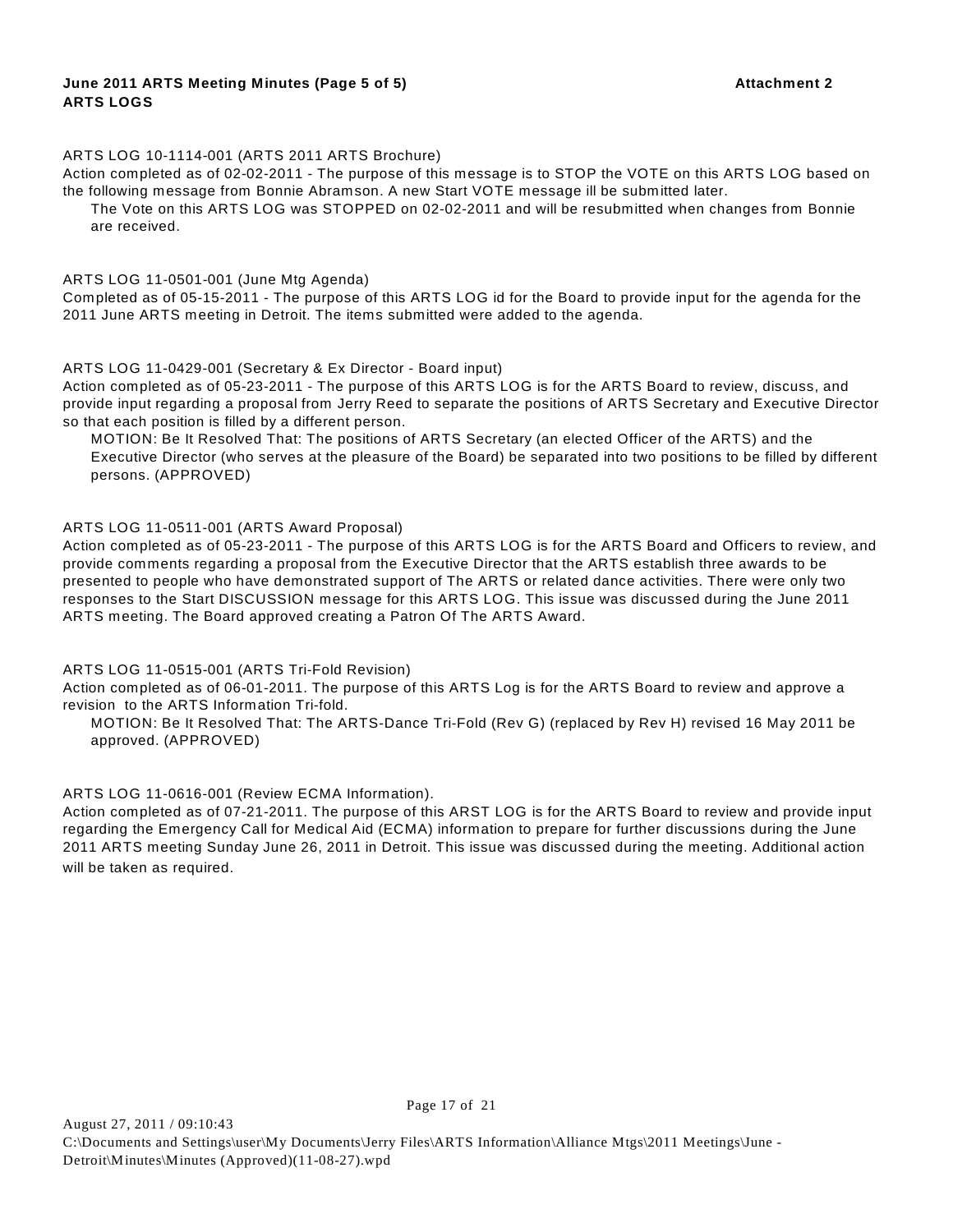## **June 2011 ARTS Meeting Minutes (Page 1of 1) Attachment 3 South East Leadership Conference**

## Report from SE Leadership Conference October 14, 2010 From Tim Marriner

Hi Jerry,

At the ARTS request Donna and I attended the Southeast Dance Leadership conference the weekend of Oct. 1-3 2010 in Browns Summit, NC. There were about eighty five people that attended the conference, representing about eighteen different States as far west as California It was sponsored by the Triangle Country Dancers, Sun Assembly English Dancers and Country Song and Dance Society. The first two organizations are area groups but the latter is a National organization. The area groups handled most of the registrations and on the ground logistics of organizing the event.

The Country Song and Dance Society (CSDS) provided the financial backing to actually make the conference happen. It was the groups first time to offer such a summit in this region. There is no regular schedule of how often conferences such as this are offered nor any regional management.

W henever a group decides they would like to provide more direction with leadership training they submit a proposal to the CSDS. The relationship between CSDS and the regional groups wishing to offer a leadership conference are very similar to the work CALLERLAB does sponsoring Mini labs but with more financial liability to my understanding.

As noted on the web site, the seminars offered were very much in line with those offered at a CALLERLAB convention only with more emphasis understandingly on country, contra, and traditional dancing. Many sessions focused on the organization of area dances and how to recruit new dancers. Sound and social gatherings were subjects also offered.

It is my opinion that having the Country Song and Dance Society would be a great asset to the ARTS. Their organization is small but eager to expand across the country offering financial assistance to groups willing to conduct leadership conferences and regional dance events. They would help support the Traditional side of ARTS and its' foundation as they also have a 501C3 status to my knowledge. The problem might be what the ARTS can offer CSDS. A pitch might be made that their support might help unify the dancing community, and provide a larger arena to advertise.

Links and information to the new You2CanDance web site might be beneficial. More brainstorming should be done before an offer is made as they seem very content to have distance between the Traditional and Modern dance forms

There are also National organizations for Irish Dance and other types of country folk dance. An Internet search of these other traditional dance forms might surface other prospective groups for ARTS to approach. The area and regional country dance groups are more like small clubs that probably could not sustain full membership but could be affiliated in some way or another. Intercommunication between all the dance forms needs to be increased, in my opinion, to provide more visibility to the non-dancing public.

I hope this report helps. A convention handbook will be forwarded to you in the event others would like to view the materials being offered.

The total cost for Donna and I to attend was \$440. The rate quoted on the web site was for double occupancy much like that offered by a cruise ship. Don't worry about the fuel cost. We will be glad to absorb that expense.

Thanks for the opportunity to attend the conference. It was very educational and enlightening to see how other dance forms deal with similar problems and overcome unique problems of their own. Please contact me if you have any other questions and I will be glad to help.

Best Regards, Tim Marriner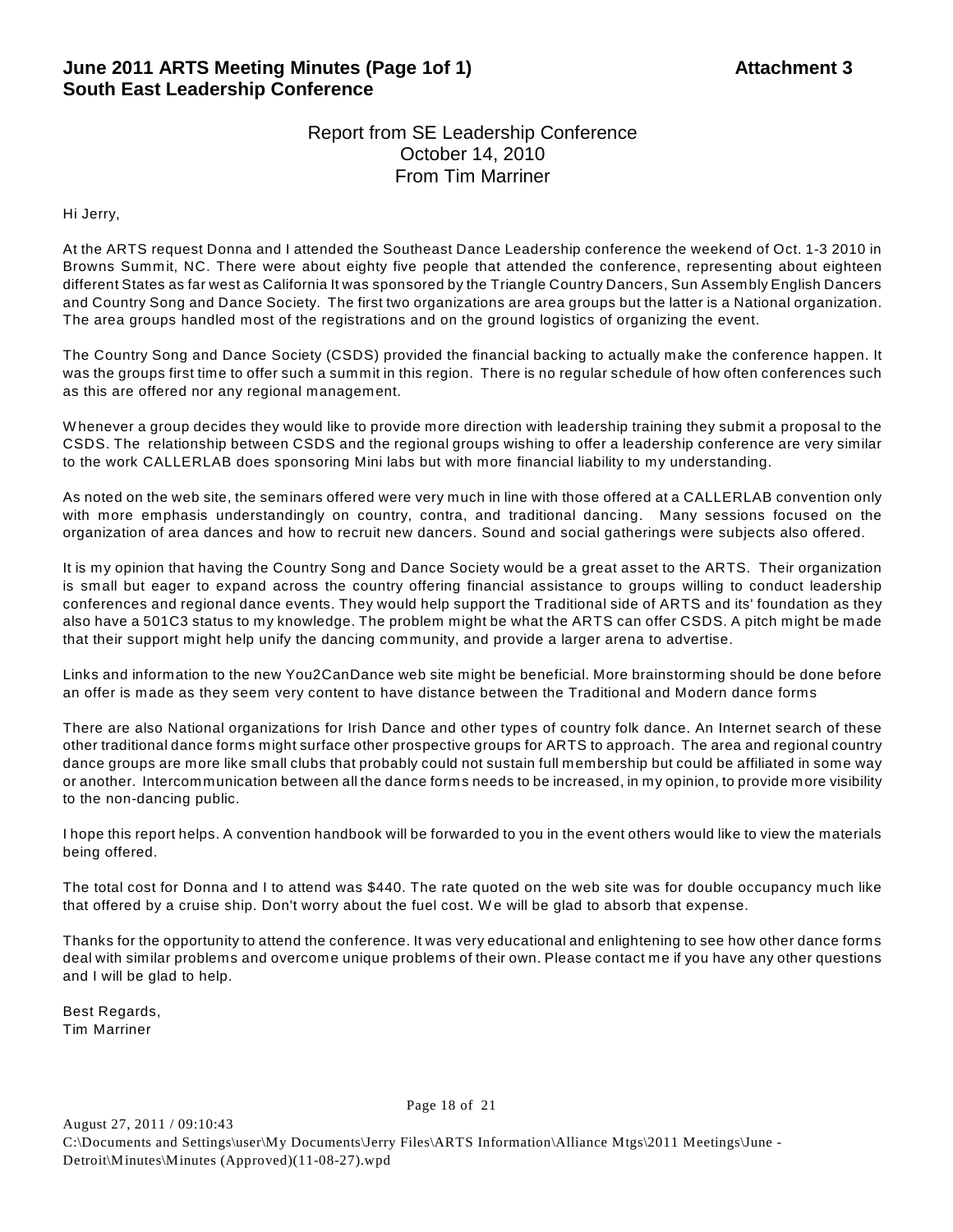## **June 2011 ARTS Meeting Minutes (Page 1of 3) Attachment 4 Grant Request from Jim Mayo**

Jim Mayo submitted his request in his letter which is printed below. Jim is asking The ARTS to obligate a total of \$5,000 for this project. In his letter, jim writes;

: "I am hereby requesting that the ARTS make available an amount of up to \$5000 to support work on this project. Each request for payment would, of course, be supported with a description of the cost item. If you need further information about this project, I'd be happy to answer any questions."

Jim has provided additional information that a web site has been activated and is now online. Please take a look at: www.squaredancehistory.org

Here is the information from the web site:

W elcome to SquareDanceHistory.org

This web site is a work in progress. In time, this site will provide access to a rich collection of information about the history of American square dancing and its many forms. Eventually, this will include moving images, audio clips, text, interviews, and photographs.

For a more detailed look at our plans, please read the accompanying project overview. In addition to the financial support we have already received, we are also seeking major grant support. Obtaining the rights to old footage can be expensive, let alone the cost of digitizing the images on film.

# At this time, four organizations are cooperating in this project: University of New Hampshire, Special Collections

- # Country Dance and Song Society
- # Square Dance Foundation of New England
- # CALLERLAB The International Association of Square Dance Callers

Helping guide this project is a group of experienced dance callers plus scholars, archivists, and digital specialists at the University of New Hampshire. All the dance consultants will be participating in Dare To Be Square at the John C. Campbell Folk School in Brasstown, NC; this major square dance event (November 18-20, 2011) will showcase a wide variety of squares: New England, southern Appalachian, traditional western, modern, and singing squares; the weekend will be of interest to dancers and to callers around the country.

Over the past year, we have been searching archives and collections throughout North America. If you have or know of good movie footage that shows square dancing, please contact us at millstone@valley.net with more specific information. SquareDanceHistory.org

Square Dance History Project An overview February, 2011

Square dancing has been an integral part of American social life for centuries. Traditional square dance was vital for generations of Americans, especially in rural communities; in the post-W orld War II era, modern square dance similarly enjoyed participants numbering in the millions.

Despite its popularity, the history of square dance has not been well documented. Scores of books explain specific figures and calls, but there is no current source that offers a detailed discussion of the development of this form of American social dance.

Furthermore, there is an inherent limitation in using words to describe an activity that is rooted in music and motion; few available films illustrate the different styles of dancing that have developed over time and in different locales. The irony is that this very popularity helps explain the dearth of film documentation. "It was just something we all did," said one active dancer. "W hy would we take movies of something so ordinary?"

Page 19 of 21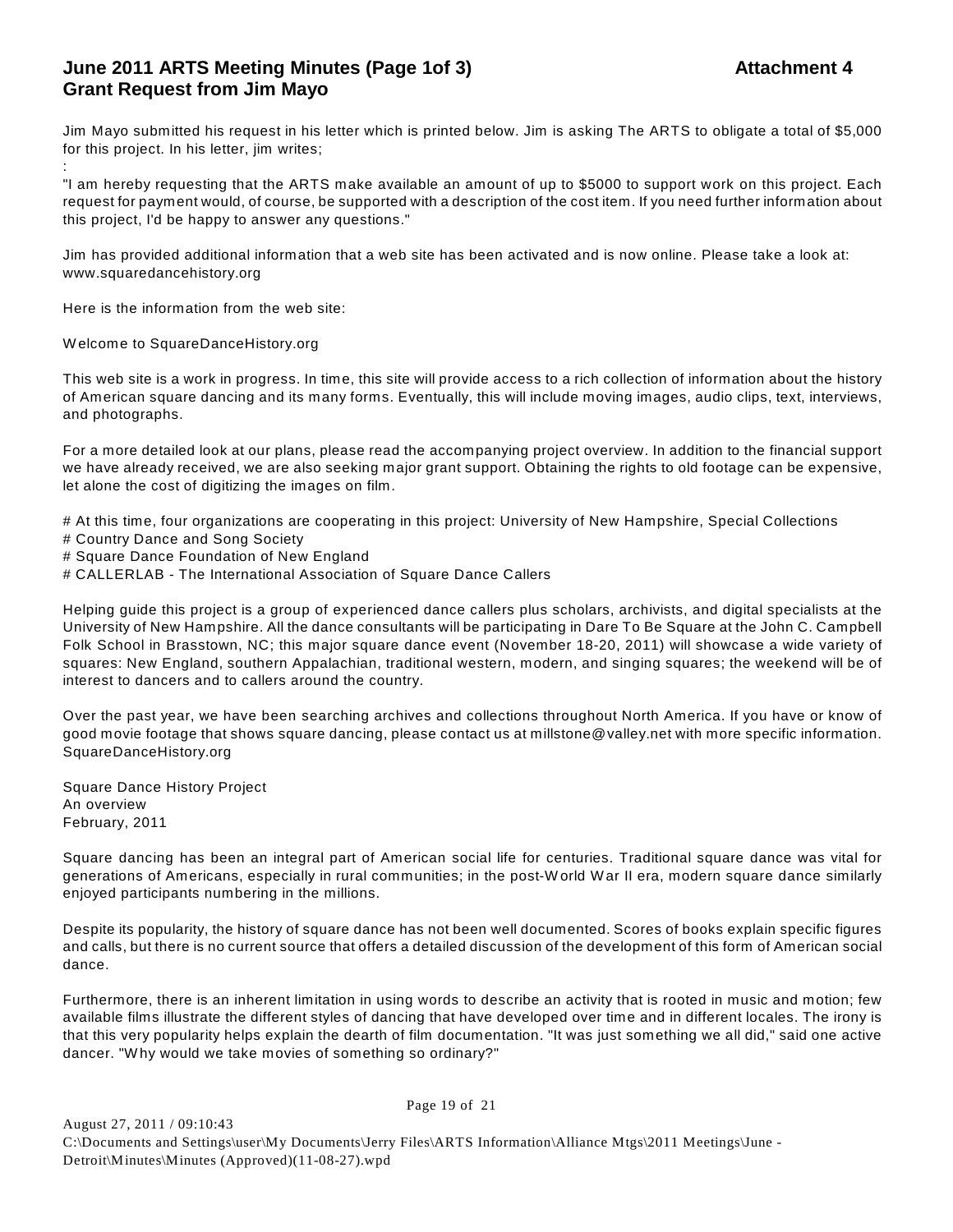## **June 2011 ARTS Meeting Minutes (Page 2 of 3) Attachment 4 Grant Request from Jim Mayo**

The Square Dance History Project addresses this situation with two broad goals:

First, we will assemble a collection of moving images that exemplify different forms of square dance in North America, from New England to the southern Appalachians, including traditional and modern square dance. A national effort will scour archives, libraries, and personal collections to locate outstanding examples of each dance style, using home movies, newsreels, television shows, and documentary footage. We will also shoot additional videos to illustrate contemporary dances in different locales.

These moving images will be supplemented by photographs and audio clips illustrating different styles over time and in different regions. W e will provide a central index to material already posted in disparate locations on the Internet, and we will draw on a rich collection of live audio recordings. We will include articles and other text to provide background information about music and dance styles, social context, specific callers and musicians, and local dance customs. Finally, we will provide videotaped interviews with recognized authorities on different styles of dance.

A second goal is to illustrate the historical antecedents behind today's squares. W e cannot include moving images of dancers from centuries past, but we can present dancers who demonstrate such early styles and we can provide information about the development of those earlier forms of squares.

Our project's website will assemble these many sources of information in one well-organized website. In addition to helping us appreciate our rich square dance heritage, the site will include ample resources to inspire current callers, musicians, and dancers, in order to serve the living tradition.

The project is a collaboration between organizations and a group of dance historians representing both traditional and modern square dance. The individuals will act as informed curators. In turn, the Square Dance Foundation of New England will contribute items from its vast library of square dance materials; financial support is coming from Country Dance and Song Society, with interests in traditional dance, and CALLERLAB, representing modern square dance callers. Finally, the University of New Hampshire Special Collections, home of arguably the world's largest collection of square dance materials, will host the website and will provide technical and archival assistance.

From dance callers seeking information about particular calls to social dance historians, from casual viewers to dance enthusiasts, the Square Dance History Project will serve many users. The rich story of North American square dance will finally have a home in the digital age. SquareDanceHistory.org

Square Dance History Project Consultants

Bob Dalsemer (Hayesville, NC) is a dance caller, folk musician, collector and writer who has served as Coordinator of Dance and Music Programs at The John C. Campbell Folk School in Brasstown, North Carolina since 1991. He has published W est Virginia Square Dances (CDSS, 1982), as well the cassette/booklet combinations Smoke On the W ater: Square Dance Classics (1989), and W hen The W ork's All Done: A Square Dance Party for Beginners and Old Hands (1991).

Larry Edelman (Denver, CO) has called and played for square dances for more than 30 years. An avid square dance researcher, he has intensively studied and documented the traditional dances of southwestern Pennsylvania, Recently he has released two square dance related DVDs: Dance to the Music and Listen to the Calls: The Square Dances and Calling of Jerry Goodwin, and Yee Haw: A Curious Glimpse of the History of Square Dancing. He is currently producing a documentary on the Lancers as danced at the Independence Grange Hall in Independence, Pennsylvania in 1985.

Nils Fredland (Keene, NH) tours extensively as a dance caller, singer, and musician; he is well-known for sharing his deep interest in traditional squares with dancers who usually do just contras. He is the Publications Coordinator for American Dance for Country Dance and Song Society, and he edited the recent collection of squares, On the Beat with Ralph Sweet.